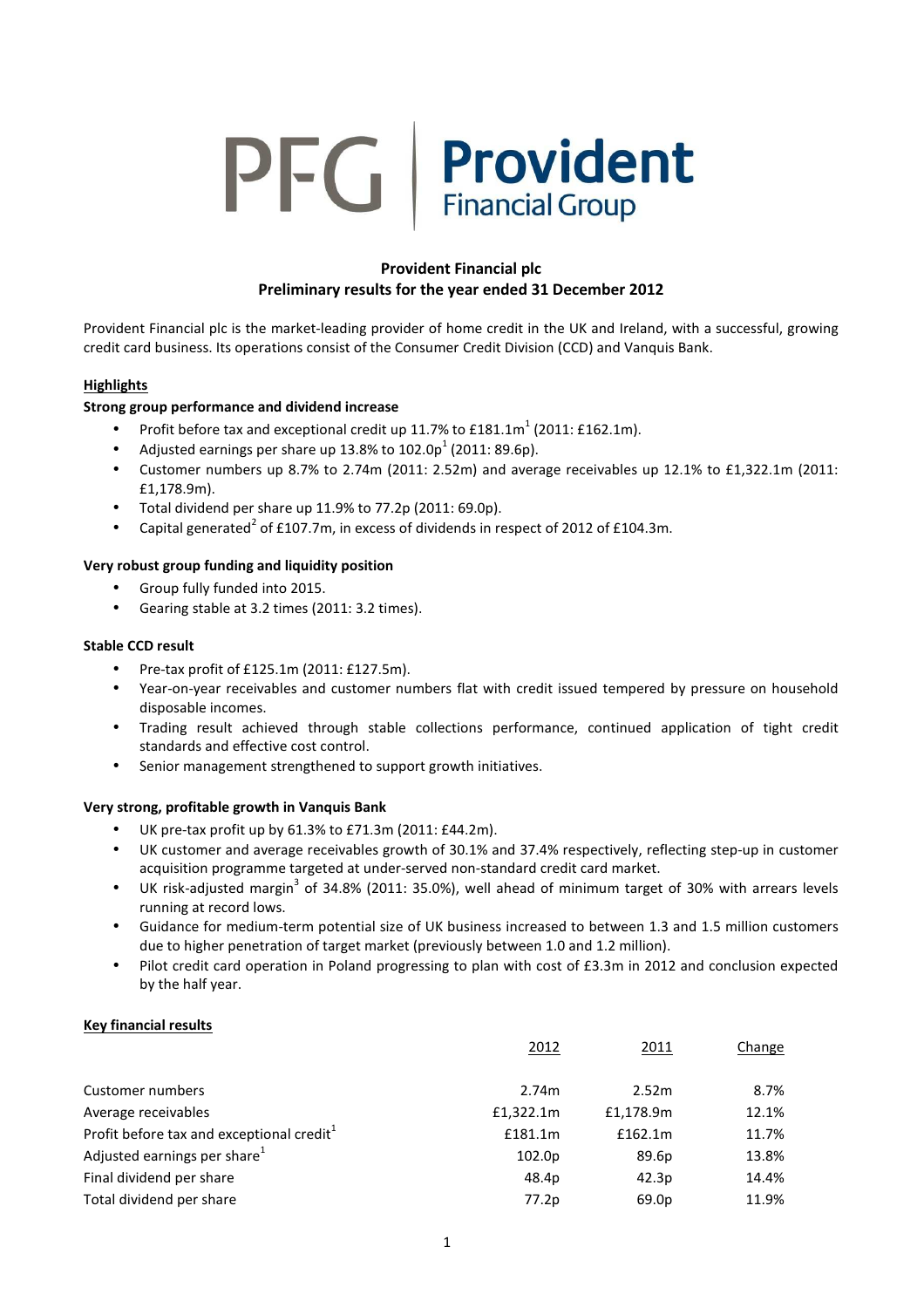#### Peter Crook, Chief Executive of Provident Financial, commented:

"I am very pleased to announce adjusted earnings per share growth of 13.8% in 2012 and an 11.9% increase in the dividend for the year which is fully supported by strong capital generation. We have now delivered cumulative earnings per share growth of 42.9% over the last three years.

Our performance is underpinned by the strength of our funding position and lending responsibly through very close attention to credit quality. This has allowed us to generate a stable stream of profits from CCD during a period when customers' household incomes have been under pressure. At the same time, we have continued to invest significantly in growing the customer base and profits from addressing the UK's under-served non-standard credit card market through Vanquis Bank.

We have also revised our assessment of the medium-term potential size of the Vanquis Bank business in the UK to between 1.3 and 1.5 million customers, representing an increase of some 30% on previous guidance.

CCD's collections performance has been sound through the first two months of the year and Vanquis Bank has continued to trade strongly, putting the group in a position to make further good progress in 2013."

| <b>Enguiries:</b>                    | Today         | <b>Thereafter</b> |
|--------------------------------------|---------------|-------------------|
| Media                                |               |                   |
| David Stevenson, Provident Financial | 020 7404 5959 | 01274 351351      |
| Gill Ackers/Nick Cosgrove, Brunswick | 020 7404 5959 | 020 7404 5959     |
|                                      |               |                   |
| <b>Investor Relations</b>            |               |                   |
| Gary Thompson, Provident Financial   | 020 7404 5959 | 01274 351351      |

 $1$  2012 earnings are stated before an exceptional credit of £15.6m (see note 2) comprising: (i) a £17.7m curtailment credit in respect of the defined benefit pension scheme; and (ii) a £2.1m charge relating to the impairment of goodwill in respect of Cheque Exchange Limited, a business originally acquired in 2001 and now subsumed within CCD. Statutory profit before tax, including the exceptional credit, amounts to £196.7m (2011: £162.1m).

<sup>2</sup> Capital generated is calculated as net cash generated from operating activities, after adding back 80% of the growth in customer receivables funded by borrowings, less net cash used in investing activities.

Revenue less impairment as a percentage of average receivables for the year ended 31 December.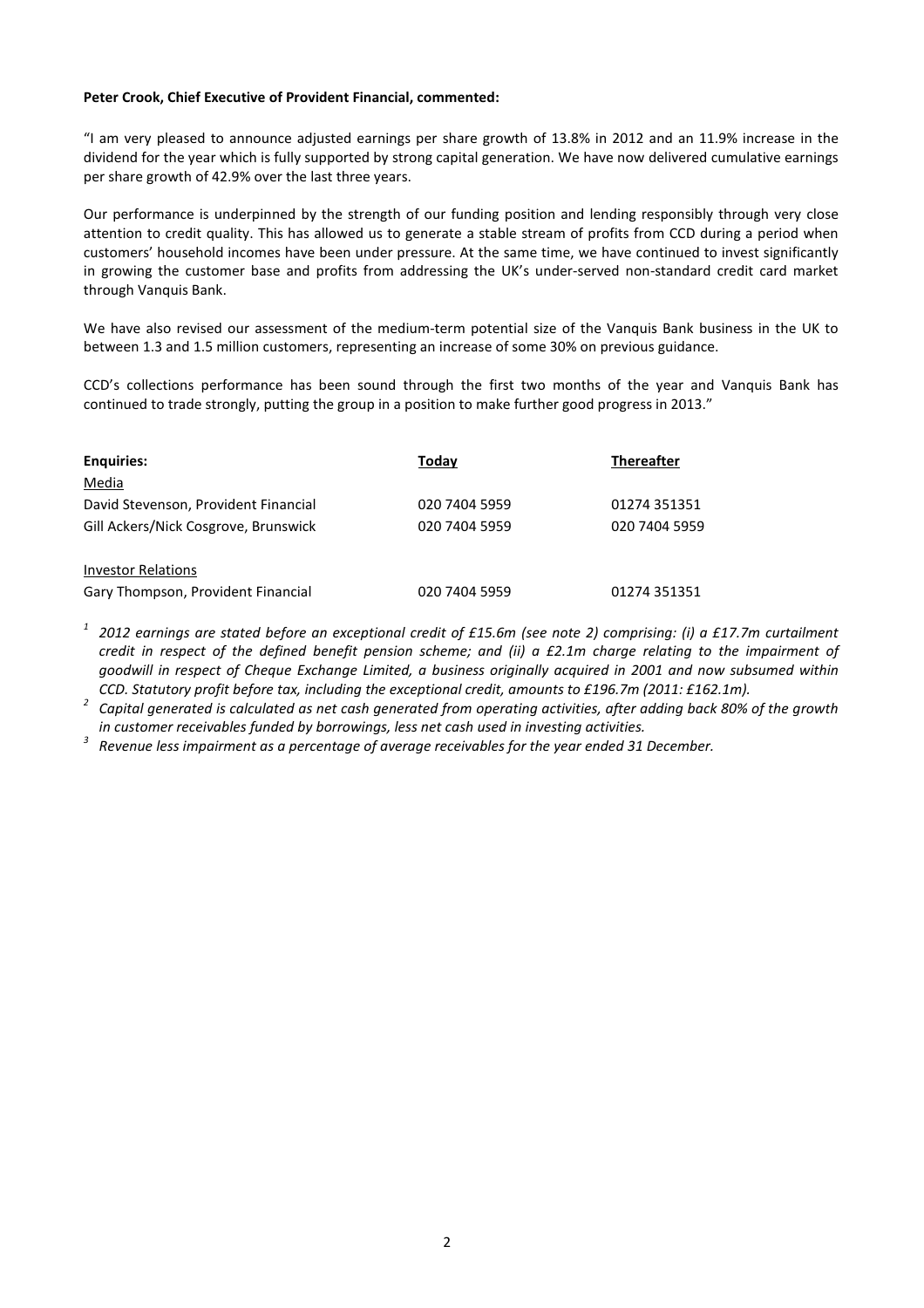#### Group results

The group has reported a strong set of results with pre-tax profit, before an exceptional credit, up 11.7% to £181.1m (2011: £162.1m), reflecting continued strong growth and margins in Vanquis Bank and a stable performance from CCD. Adjusted earnings per share of 102.0p (2011: 89.6p) grew by 13.8%, a faster rate than pre-tax earnings reflecting the reduction in the statutory rate of UK corporation tax from 26% to 24% on 1 April 2012. An exceptional credit of £15.6m arose in 2012 comprising a £17.7m credit due to severing the link between past accrued benefits and final salary at retirement within the group's defined benefit pension scheme and a £2.1m impairment charge in respect of the goodwill relating to Cheque Exchange Limited, a business originally acquired in 2001 and now subsumed within CCD.

CCD delivered profits of £125.1m in 2012 (2011: £127.5m) underpinned by a sound collections performance, tight credit standards and a strict control of costs. Having been down 2% through the first half of the year, customer numbers ended the year at parity with the prior year, benefiting from enhancements made to the pre-paid card product, TV advertising and a number of other growth initiatives running through the field organisation. Nonetheless, the pressure on disposable incomes from food, fuel and utility price inflation persisted in 2012 and translated into relatively cautious agent and customer behaviour. This meant that credit issued to existing customers was relatively subdued, and sales ended the year 2.5% lower than 2011. Collections performance was sound throughout the year and the annualised ratio of impairment to revenue of 33.0% at the year end was little changed from the ratio of 32.8% reported at June.

Vanquis Bank delivered an excellent performance in 2012 with UK profits up 61.3% to £71.3m (2011: £44.2m), before a £3.3m charge in respect of the pilot credit card operation in Poland. This profit performance was ahead of management's internal plans due to arrears levels remaining stable at record lows for the business. At the same time, increased investment in the customer acquisition programme has delivered year-on-year customer growth of 30.1% and average receivables growth of 37.4% in the UK, both ahead of plan against unchanged underwriting standards. The favourable arrears levels sustained throughout 2012 reflect the strong underlying quality of the receivables book derived from the application of consistently tight credit standards and sound credit line decisioning, against the backdrop of a stable employment market. This has allowed Vanquis Bank to deliver an annualised risk-adjusted margin in the UK of 34.8% in 2012 (2011: 35.0%), well ahead of its minimum target of 30%.

It is encouraging that the pilot credit card operation in Poland is progressing to plan. We expect the pilot to reach a conclusion by the half year.

The group's funding and liquidity positions remain strong with gearing of 3.2 times (2011: 3.2 times). As previously reported, the group renewed its core syndicated bank facility of £382.5m in February through to May 2015 and successfully issued its third retail bond in March raising £120m at a coupon of 7.0% and a duration of five and a half years. Retail deposits at Vanquis Bank increased from £140m at the start of the year to £327m at 31 December 2012, representing 51% of Vanquis Bank's receivables. Due to the increased level of committed debt funding following the retail bond issue, the retail deposits programme has been moderated to ensure that the group retains an appropriate, but not excessive, level of headroom on the group's committed debt facilities. As at 31 December 2012, headroom on the group's committed facilities amounted to £192m and, including the additional capacity available for Vanquis Bank to take retail deposits, total funding capacity amounted to £394m. The group's committed debt facilities, together with the retail deposits programme at Vanquis Bank, are sufficient to fund contractual maturities and projected growth in the business until May 2015.

The group generated capital of £107.7m in 2012 (2011: £110.1m) exceeding dividends in respect of 2012 of £104.3m (2011: £93.0m).

The proposed final dividend has been increased by 14.4% to 48.4p (2011: 42.3p) which, together with the 7.9% increase in the interim dividend, represents an 11.9% increase in the total dividend per share to 77.2p (2011: 69.0p). Dividend cover for 2012, prior to the exceptional credit, increased to 1.32 times (2011: 1.30 times) which is consistent with the group's target of maintaining annual dividend cover of at least 1.25 times. The increase in the full-year dividend is supported by the growth in earnings and strong capital generation.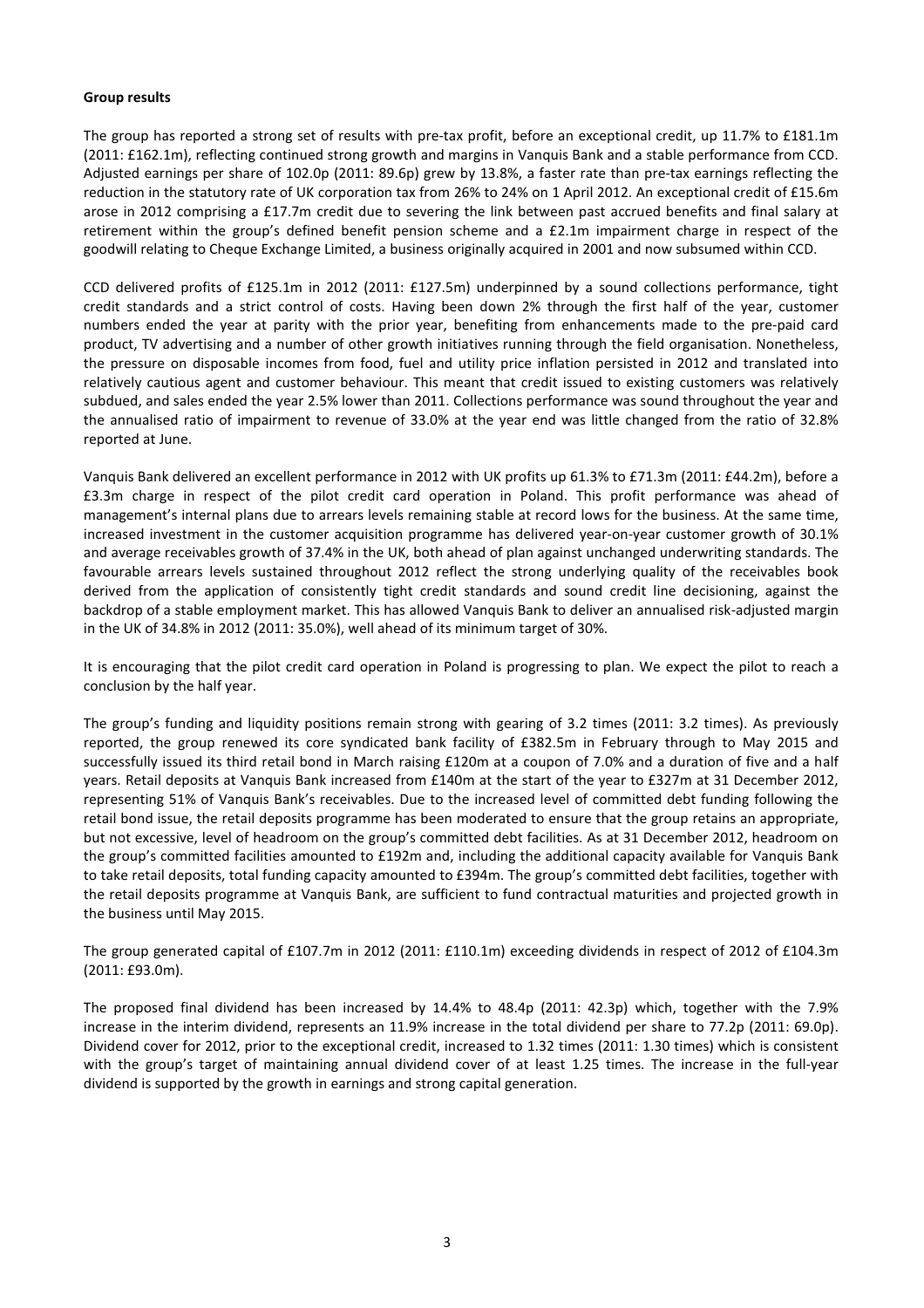#### Market conditions

The competitive landscape for CCD remains unchanged with around 500 active home credit participants in the UK. Home credit customers tend to be hourly paid with a bias towards more casual, temporary and part-time employment. Whilst household incomes of home credit customers have shown some modest growth over the last 12 months, disposable incomes have not recovered and continued to be adversely affected by food, fuel and utility price inflation. Customer behaviour remains cautious, especially the demand for credit for more discretionary items of expenditure. As a result, against unchanged tight underwriting standards, sales to existing customers have been relatively subdued during 2012.

Vanquis Bank continues to experience strong demand in the under-served non-standard credit card market. Whilst the marketing activity of competitors has increased modestly, it has had no discernible impact on new account bookings. Increased investment in the customer acquisition programme, particularly in direct mail, has seen record new account bookings in 2012 of 375,000, up from 294,000 in 2011. Vanquis Bank customers are typically in more regular employment than home credit customers although the business has demonstrated that it is less sensitive to changes in the employment market than mainstream card issuers. UK unemployment has remained relatively stable throughout 2012 and, as a result, arrears levels have been running at record lows for the business. Tight underwriting standards remain in place as a cautious positioning of the business against the risk of any future deterioration in the UK employment market.

# Business performance

# **CCD**

CCD generated a profit before tax of £125.1m in 2012 (2011: £127.5m) as set out below:

|                         | Year ended 31 December |         |        |
|-------------------------|------------------------|---------|--------|
|                         | 2012                   | 2011    | Change |
|                         | £m                     | Em      | %      |
|                         |                        |         |        |
| Customer numbers ('000) | 1,827                  | 1,825   | 0.1    |
| Year-end receivables    | 869.6                  | 876.7   | (0.8)  |
| Average receivables     | 782.7                  | 783.4   | (0.1)  |
|                         |                        |         |        |
| Revenue                 | 696.9                  | 697.1   |        |
| Impairment              | (230.2)                | (223.8) | (2.9)  |
| Revenue less impairment | 466.7                  | 473.3   | (1.4)  |
| Revenue yield*          | 89.0%                  | 89.0%   |        |
| Impairment % revenue**  | 33.0%                  | 32.1%   |        |
|                         |                        |         |        |
| Costs                   | (295.4)                | (298.8) | 1.1    |
| Interest                | (46.2)                 | (47.0)  | 1.7    |
| Profit before tax       | 125.1                  | 127.5   | (1.9)  |

Revenue as a percentage of average receivables for the year ended 31 December.

\*\* Impairment as a percentage of revenue for the year ended 31 December.

The first half of the year was characterised by a heavy focus on collections and an emphasis on sales to good quality existing customers as households faced sharp increases in winter fuel bills. The sound performance of the business during this period enabled a step-up in sales and marketing activity during the second half of the year including greater emphasis on new customer recruitment which has proved effective. Customer numbers ended the year at 1,827,000, level with 2011, having been down 2% at the half year. A number of initiatives, including the launch of the pre-paid One Card and TV advertising, supported this programme. Nonetheless, the pressure on disposable incomes from food, fuel and utility price inflation has not abated and sales have been tempered by the cautious behaviour of agents and many customers. These market conditions also dictated the continued application of tight credit standards. As a result, credit issued for 2012 as a whole was 2.5% lower than 2011.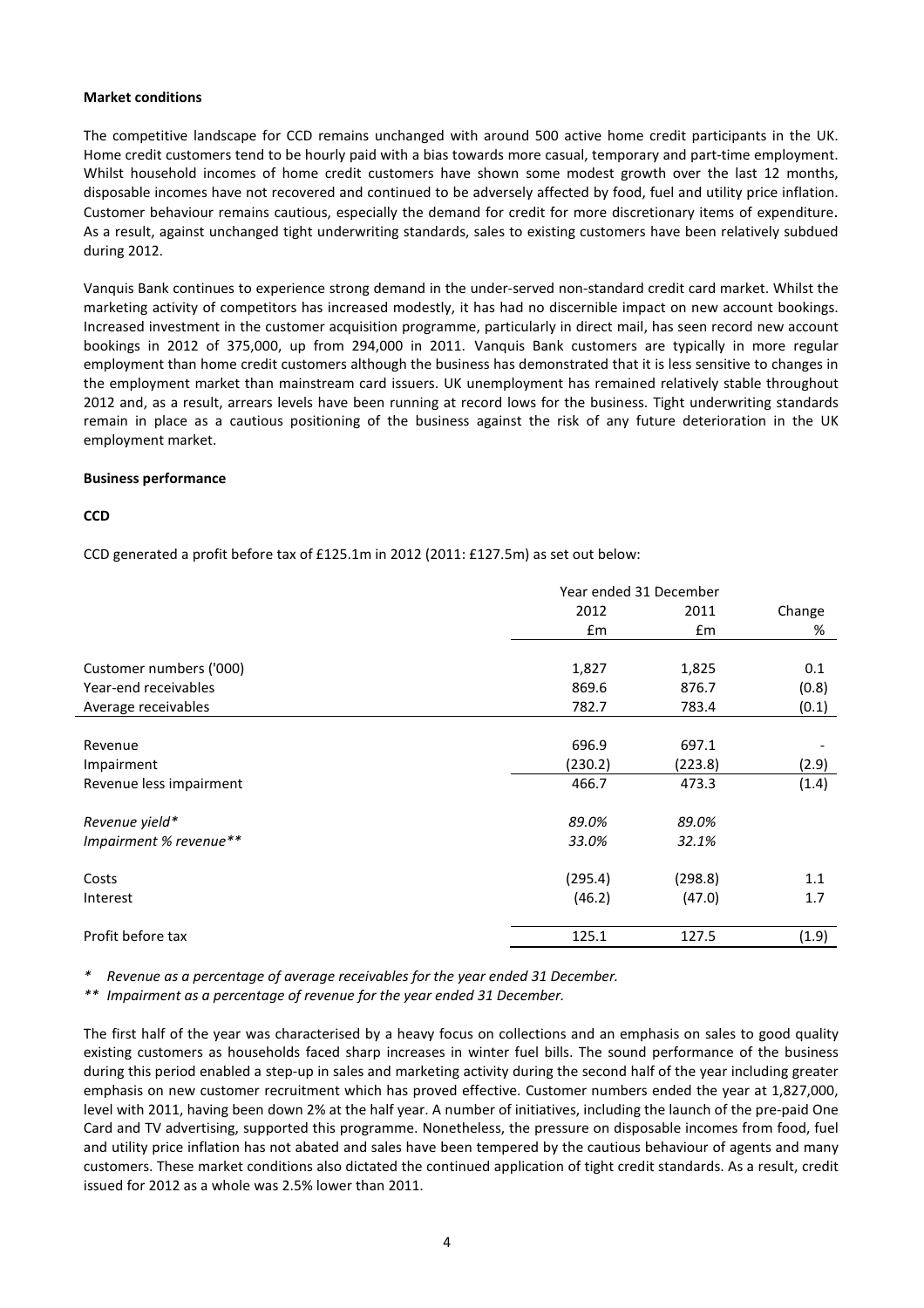Average receivables of £782.7m (2011: £783.4m) were flat on 2011 and the annualised revenue yield on the receivables book remained unchanged at 89.0% (2011: 89.0%), reflecting the consistent mix of business over the last two years.

Collections performance remains sound. The ratio of annualised impairment to revenue was 33.0% at December 2012, little changed from the ratio of 32.8% reported in June. The increase from 32.1% reported at December 2011 primarily reflects the benefit to impairment in the second quarter of 2011 from an improvement in the arrears profile which resulted from the enhancements made to the agents' commission scheme in April of that year.

Headline costs fell by £3.4m or 1.1% during 2012. The cost base in 2011 included a one-off amount of £2m associated with the changes required to implement the EU Consumer Credit Directive across the branch network. Underlying costs therefore reduced by £1.4m or 0.5% reflecting a small reduction in agents' commission costs due to the year-on-year reduction in credit issued and related collections, together with efficiency gains which have eliminated the impact of inflation on the payroll and expense base of the business.

Interest costs fell by 1.7% as the business benefited from an average funding rate of 7.4% compared with 7.5% in 2011.

2012 has seen further development across a number of linked initiatives which are designed to bolster medium-term growth prospects and business effectiveness:

- Expansion of the geographic footprint of the business in order to increase penetration in areas where the business has become under-represented. A further 13 new branches were added in the year, making a total of 19 over the last two years. The early progress being made by these new openings is encouraging.
- Development of the product proposition including the launch in August of a pre-paid card called the One Card which allows customers to spend and access special offers across some 60 online and high street retailers. In addition, the existing Gold Card offered to good quality customers in the run up to Christmas has been significantly enhanced. Spend against these cards totalled £43m in 2012, up from £28m in 2011.
- TV advertising, featuring the launch of the One Card across ITV2 and a number of freeview and satellite stations during the autumn, has proved to be an effective customer acquisition channel. Approaching 10,000 new customers can be directly attributed to the campaign and have been added at an average acquisition cost which is very competitive in comparison with other channels such as direct mail.
- Increasing the effectiveness of the field organisation has seen further consolidation of smaller, less profitable agencies into larger, better managed agencies and reduced agency numbers by 700 to 9,800 during 2012. In addition, further enhancements to the agents' commission scheme were announced in October. The changes involve rewarding agents whose agencies consistently deliver good-quality growth with a higher commission rate on collections. The scheme became effective in early February 2013 and has already started to benefit the sales and collection performance of many agencies.
- Investment in IT is central to many of the initiatives taking place across the business. It is also important in driving greater efficiency. An example is the pre-population of customer loan agreements based on stored data which has roughly halved the time taken to issue a new loan to an existing customer which had increased significantly following the introduction of the EU Consumer Credit Directive in early 2011.

Three important senior management appointments have been made in recent months to support the growth and effectiveness agenda. In September, Mark Stevens joined the business as Commercial Director having previously held senior roles at Leeds Building Society, Bradford & Bingley and Apax Partners. His role involves developing the product proposition and distribution, as well as broader business development. In November, Sarah Dickins joined CCD as Human Resources Director following a successful career spanning over 10 years in director and senior management human resources roles with Asda Stores. Her primary role will be to drive up the bench strength of the field organisation to support the growth and effectiveness agenda. Very recently, we have announced the appointment of Andy Parkinson as Director of Field Operations with effect from April 2013. He joins from BrightHouse, having spent the last six years as Retail Director. He was heavily involved in the transformation of the performance of that business and the expansion of its store network.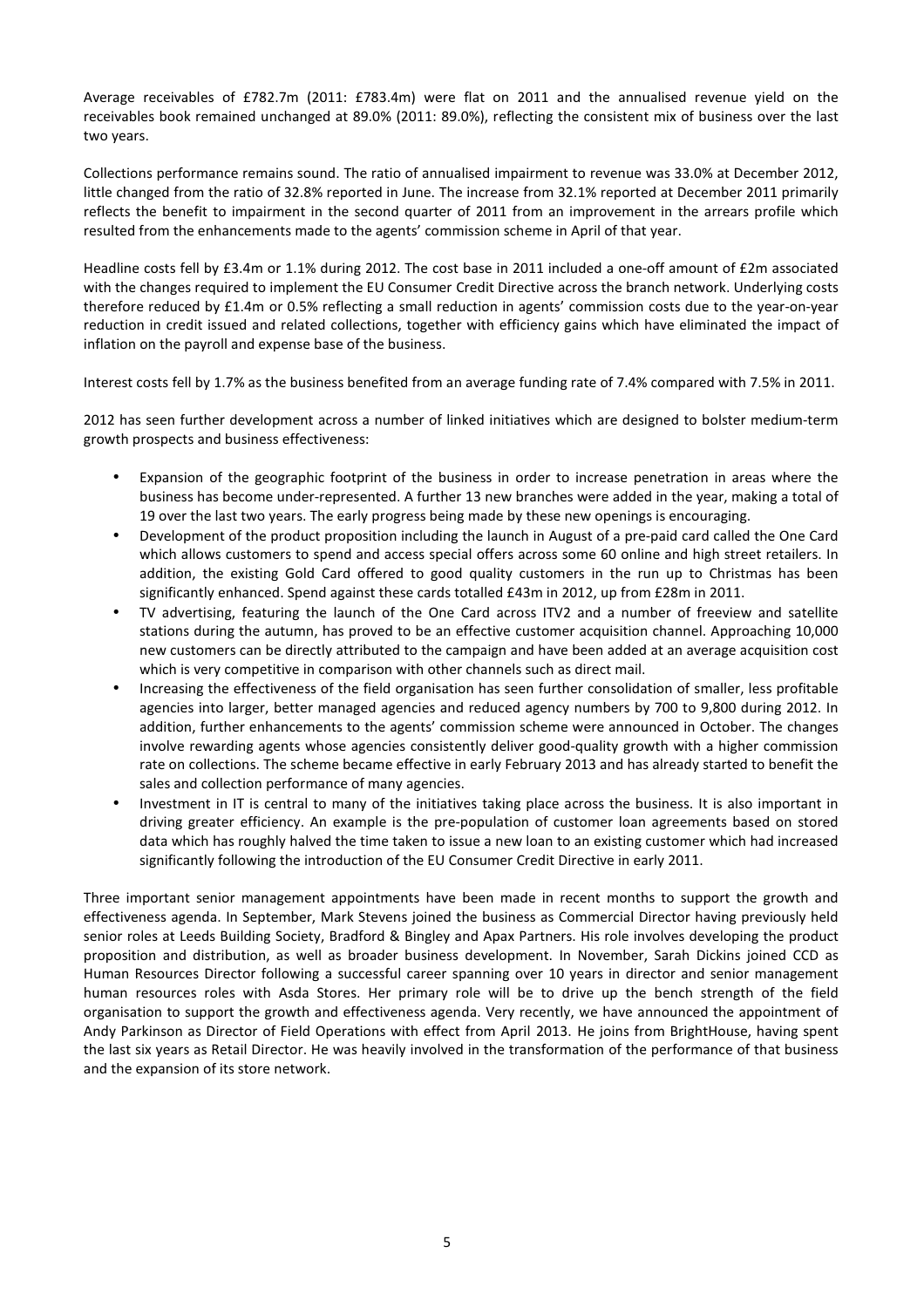### Vanquis Bank

Vanquis Bank generated a profit before tax of £68.0m in 2012 (2011: £44.2m) as set out below:

|                           |       | Year ended 31 December   |      |  |  |
|---------------------------|-------|--------------------------|------|--|--|
|                           | 2012  | 2011                     |      |  |  |
|                           | £m    | £m                       | %    |  |  |
| Profit/(loss) before tax: |       |                          |      |  |  |
| - UK                      | 71.3  | 44.2                     | 61.3 |  |  |
| - Poland                  | (3.3) | $\overline{\phantom{0}}$ | n/a  |  |  |
| Total Vanquis Bank        | 68.0  | 44.2                     | 53.8 |  |  |

| $\underline{\mathsf{UK}}$ |                        |        |        |  |
|---------------------------|------------------------|--------|--------|--|
|                           | Year ended 31 December |        |        |  |
|                           | 2012                   | 2011   | Change |  |
|                           | £m                     | £m     | %      |  |
| Customer numbers ('000)   | 899                    | 691    | 30.1   |  |
| Year-end receivables      | 641.5                  | 453.4  | 41.5   |  |
| Average receivables       | 537.4                  | 391.2  | 37.4   |  |
|                           |                        |        |        |  |
| Revenue                   | 283.0                  | 213.7  | 32.4   |  |
| Impairment                | (95.9)                 | (76.9) | (24.7) |  |
| Revenue less impairment   | 187.1                  | 136.8  | 36.8   |  |
| Risk-adjusted margin*     | 34.8%                  | 35.0%  |        |  |
| Costs                     | (87.4)                 | (69.4) | (25.9) |  |
| Interest                  | (28.4)                 | (23.2) | (22.4) |  |
| Profit before tax         | 71.3                   | 44.2   | 61.3   |  |

Revenue less impairment as a percentage of average receivables for the year ended 31 December.

Vanquis Bank performed very strongly in 2012, reporting a result ahead of management's internal plans. Strong growth in the receivables book, together with favourable arrears levels, enabled the UK business to deliver profits of £71.3m (2011: £44.2m), up 61.3% on 2011. The UK business continued to generate a post-tax return on equity above its target of 30% and is generating surplus capital over and above that required to fund its own growth and maintain its regulatory capital base. Surplus distributable capital generated in 2012 amounted to £26.1m, up from £14.8m in 2011.

The demand for non-standard credit cards remains strong and there has been no discernible impact from a modest increase in marketing activity from competitors. Vanquis Bank processed approximately 1.6 million applications during 2012, up from 1.5 million in 2011, as a result of the increased investment in the customer acquisition programme, particularly direct mail. New account bookings increased by 27.6% to 375,000 (2011: 294,000) after applying underwriting standards that remained consistent with 2011. This represented an acceptance rate of 24% compared with 20% in 2011. The increase reflects a shift in mix towards the direct mail channel which carries a higher booking rate than the internet channel together with more effective pre-screening of internet leads and enhanced targeting of direct mailings. Customer numbers ended the year at 899,000 (2011: 691,000), showing year-on-year growth of 30.1%.

The growth in customer numbers, together with the credit line increase programme to customers who have established a sound payment history, generated a 37.4% increase in average receivables and a 32.4% increase in revenue. Returns from the 'low and grow' approach to extending credit remain consistently good and Vanquis Bank remains extremely active in managing yield and utilisation in order to generate a strong revenue stream whilst maintaining a relatively low level of exposure to undrawn credit lines. Average utilisation in 2012 was 74%, down from 76% in 2011 due to the strong booking rate through the final quarter of the year.

Arrears levels have remained stable at record lows for the business during 2012 due to the application of consistent underwriting standards and the backdrop of a relatively stable employment market. The result was that impairment showed a year-on-year increase of just 24.7% versus a 37.4% increase in average receivables. This strong performance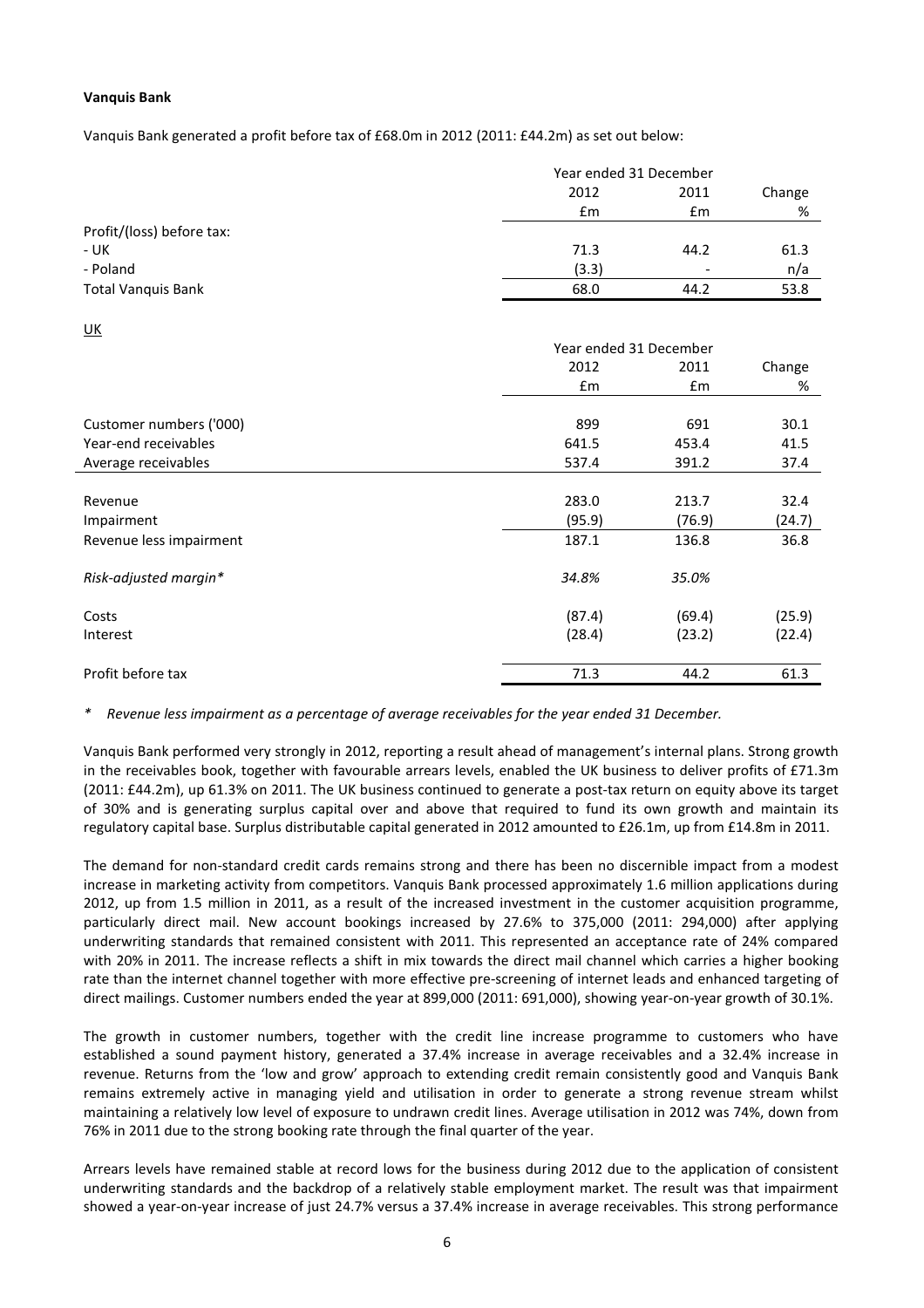reflects the improving quality of the receivables book which is underpinned by tight underwriting of new business and the effectiveness of credit decisioning embedded in the credit line increase programme.

The risk-adjusted margin of 34.8% in 2012 is little changed from 2011 and has continued to benefit from favourable arrears trends. The benefit in 2012 from the improvement in arrears levels during the first nine months of the year was approximately 1.5%. Arrears levels have now been stable at a record low for the business for four months. Accordingly, in the absence of any change in the external environment or credit standards, the underlying risk-adjusted margin is expected to moderate towards 33% versus the minimum target for the business of 30%.

Growth in the cost base of 25.9% includes an uplift of £5.4m in the spend on direct mail and other sales and marketing activities to support the increase in new account bookings in the year.

Interest costs of £28.4m (2011: £23.2m) increased by 22.4% during 2012 compared with the growth in average receivables of 37.4%. This reflects the reduction in Vanquis Bank's blended funding rate from 7.9% in 2011 to 7.2% in 2012 due to the progressive benefit from taking retail deposits since July 2011. During the year, Vanquis Bank's retail deposit base increased to 51% of receivables from 31% of receivables at the start of the year, with the remaining funding being provided by Provident Financial plc in the form of an intercompany loan. Rates of between 2.21% and 4.65% have been paid on retail deposits during the year, which after taking account of the cost of holding a liquid assets buffer, has resulted in a blended retail deposits rate of 4.5% in 2012. Assuming market rates remain stable, Vanquis Bank's overall funding rate is expected to reduce by around 100bps in 2013 as the proportion of funding provided by retail deposits increases.

The growth in Vanquis Bank in the UK over the last two years has exceeded internal plans and the demand for nonstandard credit cards in the UK is expected to remain strong. The business is achieving greater penetration of its target market through enhanced marketing strategies. Management is therefore revising upwards its assessment of the medium-term potential size of the UK business from addressing its current target market to between 1.3 and 1.5 million customers, from the previous assessment of between 1.0 and 1.2 million communicated in 2011. There is no change to the assessment that the average customer balance will be between £800 to £1,000 as the business approaches a more mature state. In practice, the medium-term rate of growth will be dictated by economic conditions, the emergence of competition and the strict financial objective of maintaining a minimum post-tax return on equity of 30%. Beyond this potential, Vanquis Bank continues to explore opportunities for product extension in the UK as well as international expansion.

# Poland

During 2012, Vanquis Bank established a pilot credit card operation in Poland with the objective of developing a customer proposition and business model capable of delivering the group's target returns.

The product proposition has been well received by customers. The first credit cards were issued in June, when distribution commenced through a single regional broker. The Polish website went live for applications in September and further distribution was added through a national broker in December. At the end of December, the Polish pilot operation had 9,000 customers and receivables of £1.8m.

The business platform is operating successfully and sufficient business is now being written to allow Vanquis Bank to develop bespoke credit tools which are a prerequisite for moving the business to scale.

Overall the pilot operation is progressing in line with management's plans and costs for the year amounted to £3.3m, consistent with previous guidance. Firm conclusions on the results of the pilot are expected to be reached at the half year. Vanquis Bank is expected to incur costs of approximately £3m in the first half of 2013 in respect of the pilot.

# Central costs

Central costs in 2012 were £12.0m (2011: £10.2m), up by £1.8m on 2011 primarily due to higher pension charges and higher compliance and regulatory costs.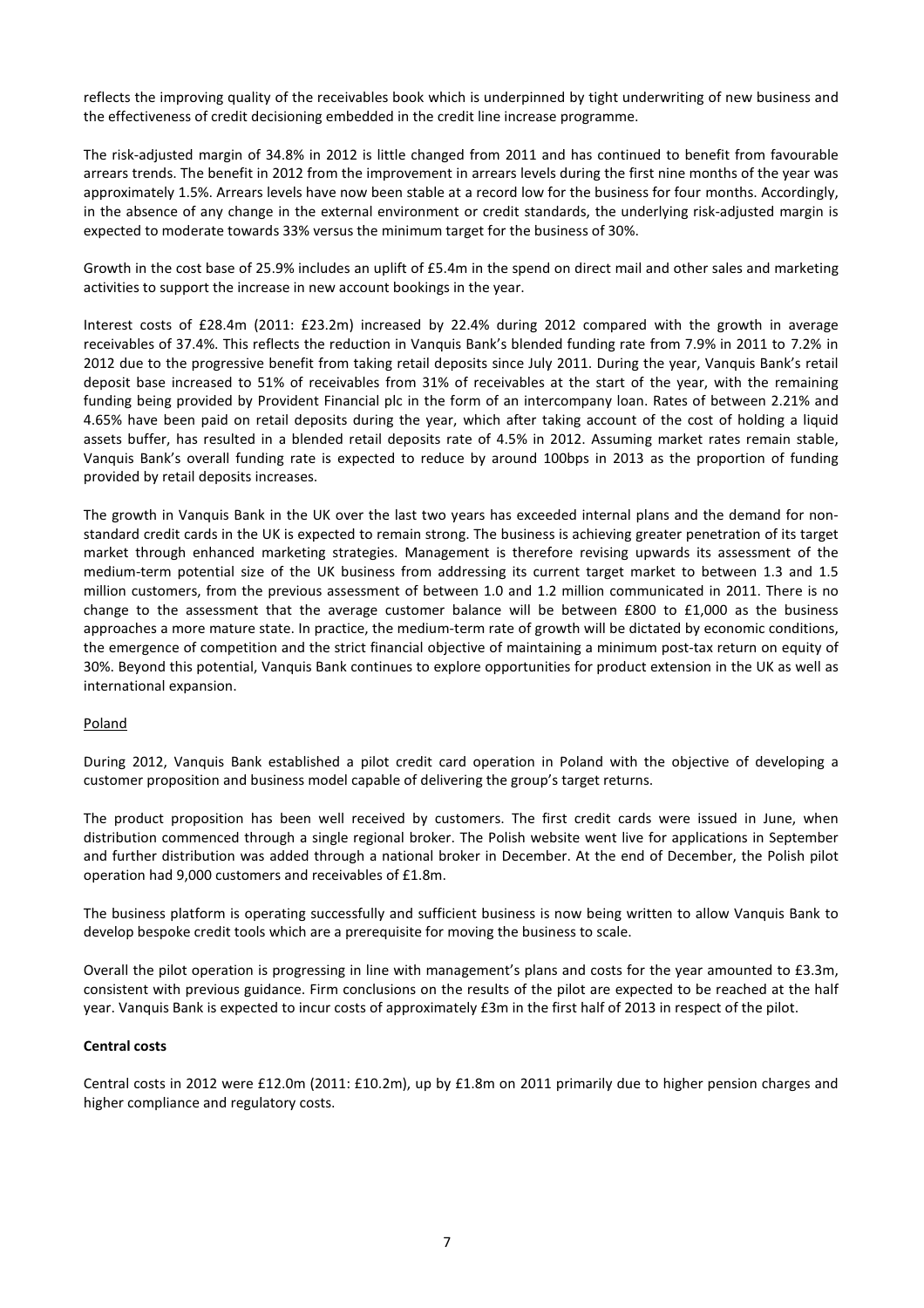### Exceptional credit

An exceptional credit of £15.6m arose in 2012 (2011: £nil). This comprises:

- (i) a curtailment credit of £17.7m following the removal of the link to final salary at retirement from the group's defined benefit pension scheme. Past accrued final salary benefits will now increase in line with CPI rather than in line with future salary increases. Since the credit results from a specific management action, IAS 19 requires the reduction in liabilities to be recognised through the income statement rather than as an actuarial gain; and
- (ii) a £2.1m charge relating to the impairment of goodwill in respect of Cheque Exchange Limited, a business originally acquired in 2001 and now subsumed within CCD.

#### Taxation

The tax charge for 2012 represents an effective rate of 24.5% (2011: 26.1%) on profit before tax prior to the exceptional credit, and is consistent with the UK corporation tax rate which reduced from 26% to 24% on 1 April 2012. The group is expected to benefit in future years from the rate reductions announced by the Government in the last budget.

#### Dividends

The proposed final dividend has been increased by 14.4% to 48.4p (2011: 42.3p) which, together with the 7.9% increase in the interim dividend, represents an 11.9% increase in the total dividend per share to 77.2p (2011: 69.0p). Dividend cover for 2012, prior to the exceptional credit, was 1.32 times (2011: 1.30 times) and is consistent with the group's stated target of maintaining annual dividend cover of at least 1.25 times. The increase in the full-year dividend is supported by the group's growth in earnings and strong capital generation.

#### Funding and capital

The group's funding and liquidity positions are strong with the balance sheet reflecting a gearing ratio of 3.2 times (2011: 3.2 times) against a banking covenant limit of 5.0 times. The group's credit rating from Fitch Ratings was reviewed in June 2012 and remains unchanged at BBB with a stable outlook.

The group further strengthened and diversified its funding base during the year. In February, the group renewed its core syndicated bank facility of £382.5m through to May 2015. In addition, the group launched its third retail bond in March raising £120m at a coupon of 7.0% and duration of five and a half years. As at the end of December, Vanquis Bank had taken £327m of retail deposits, up from £140m at the end of 2011, representing 51% of Vanquis Bank's receivables. Due to the increased level of committed debt funding following the retail bond issue, the flow of new funds from the retail deposits programme through the last nine months of the year has been moderated. As a result, monthly inflows during this period averaged £12m compared with an average of £34m during the first three months of the year.

As at 31 December 2012, Vanquis Bank held a liquid assets buffer of £52.3m (2011: £17.5m). This represented 50% (2011: 30%) of the maximum requirement stipulated by the Financial Services Authority (FSA) in accordance with the applicable transitional arrangements. During the latter part of 2012, the FSA removed the requirement to increase the liquid assets buffer to the maximum requirement of 100% by 2016 and has confirmed that the 50% requirement will remain in place for the foreseeable future. Separately, Vanquis Bank has obtained permission from the FSA to increase the maximum level of retail deposits funding from 80% to 90% of receivables. These two developments confirm the sustainability of Vanquis Bank's self funding status. However, in order for the group to maintain sufficient, but not excessive, headroom against committed facilities in accordance with its treasury policies, its latest financial projections show that it will not be necessary for Vanquis Bank to move to full retail deposit funding until at least 2015.

Headroom on the group's committed debt facilities at 31 December 2012 amounted to £192m. Including the additional capacity for Vanquis Bank to take retail deposits, total funding capacity amounted to £394m. This is sufficient to fund debt maturities and projected growth in the business until May 2015.

The group's funding rate during 2012 was 7.2%, down from 7.6% in 2011 due to the benefit of the Vanquis Bank retail deposits programme which commenced in July 2011. The group's funding rate is expected to moderate further to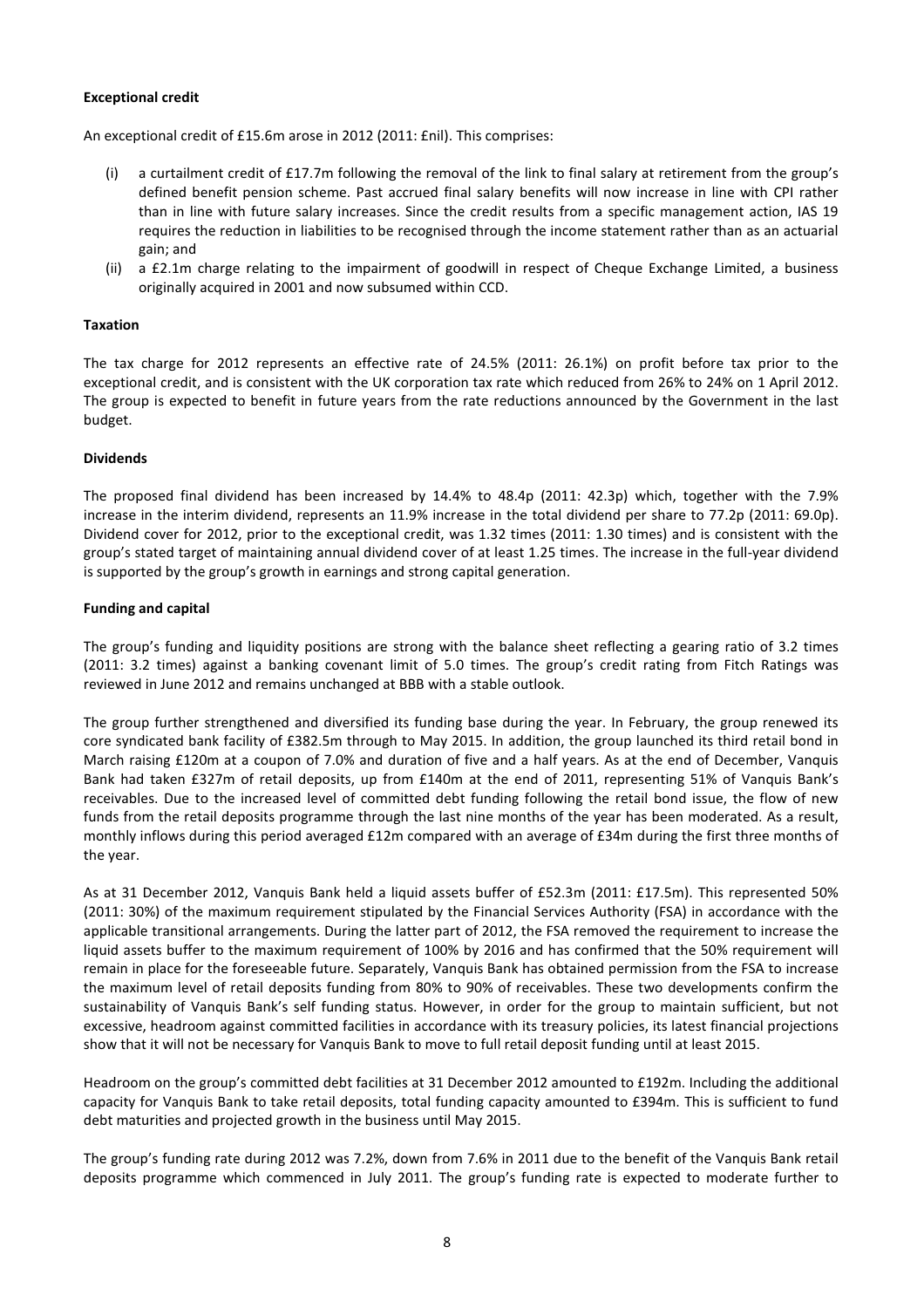around 7% for 2013. The group continues with its programme to consider opportunities to further diversify its funding base as well as extend the maturity profile of its debt.

The group's capital position remains strong, consistent with its strategy of developing and growing businesses which generate high returns on capital to support the group's dividend policy. In 2012, capital generated amounted to £107.7m (2011: £110.1m) compared with dividends in respect of 2012 of £104.3m (2011: £93.0m). Vanquis Bank continues to generate surplus capital over and above that required to fund its own growth and maintain its regulatory capital base. Accordingly, the business paid a dividend of £5.0m to Provident Financial in March 2012 and has paid a further dividend of £15.0m in February 2013.

The group's strong capital generation, planned levels of asset growth and dividend policy remain consistent with maintaining the target gearing level of around 3.5 times.

# Regulation

The transfer of responsibility for consumer credit regulation from the Office of Fair Trading (OFT) to the Financial Conduct Authority (FCA) is expected to be confirmed in 2013 and to take place in 2014. There are still a number of important issues to be resolved, including how the current Consumer Credit Act regime will be transformed to a rulesbased environment. In addition, the Government has amended the Financial Services Bill to make explicit the power of the FCA to limit loan charges. In practice, this does not augment the regulator's existing powers.

The Bristol University Personal Finance Research Centre study into a variable cap on the total cost of credit is continuing and the research team published a progress update on 24 May 2012. This dealt largely with the methodology and approach adopted. The delayed final report is due to be published shortly.

Final guidance on the joint consultation between the FSA and the OFT on proposed guidance to firms in relation to payment protection products was published in January 2013 and was broadly consistent with the draft guidance issued previously. It applies to insurance and non-insurance products right across the financial services industry, including non-insurance, debt freeze products such as the Repayment Option Plan (ROP) made available to Vanquis Bank customers. One of the main features of the guidance is to provide clarity around the disclosure of the cost of payment protection products. It is Vanquis Bank's practice to comply fully with all legislation and related guidance. This latest guidance on payment protection products may result in some modest reduction in the customer take-up of the ROP product.

#### Outlook

The group's funding and liquidity position is strong, allowing it to meet contractual debt maturities and accommodate in full its growth plans into 2015.

The focus in 2013 is to execute against the agenda to bolster medium-term growth prospects and business effectiveness in CCD, even if near-term market conditions remain unhelpful, and to continue to invest in the customer acquisition programme at Vanquis Bank whilst delivering strong margins. Strict credit standards will be maintained.

It is encouraging to report that the pilot credit card operation in Poland is progressing to plan. We expect the pilot to reach a conclusion by the half year.

In the early part of 2013, the collections performance in CCD has been sound and Vanquis Bank has made a strong start to the year. The group expects to make further good progress in 2013.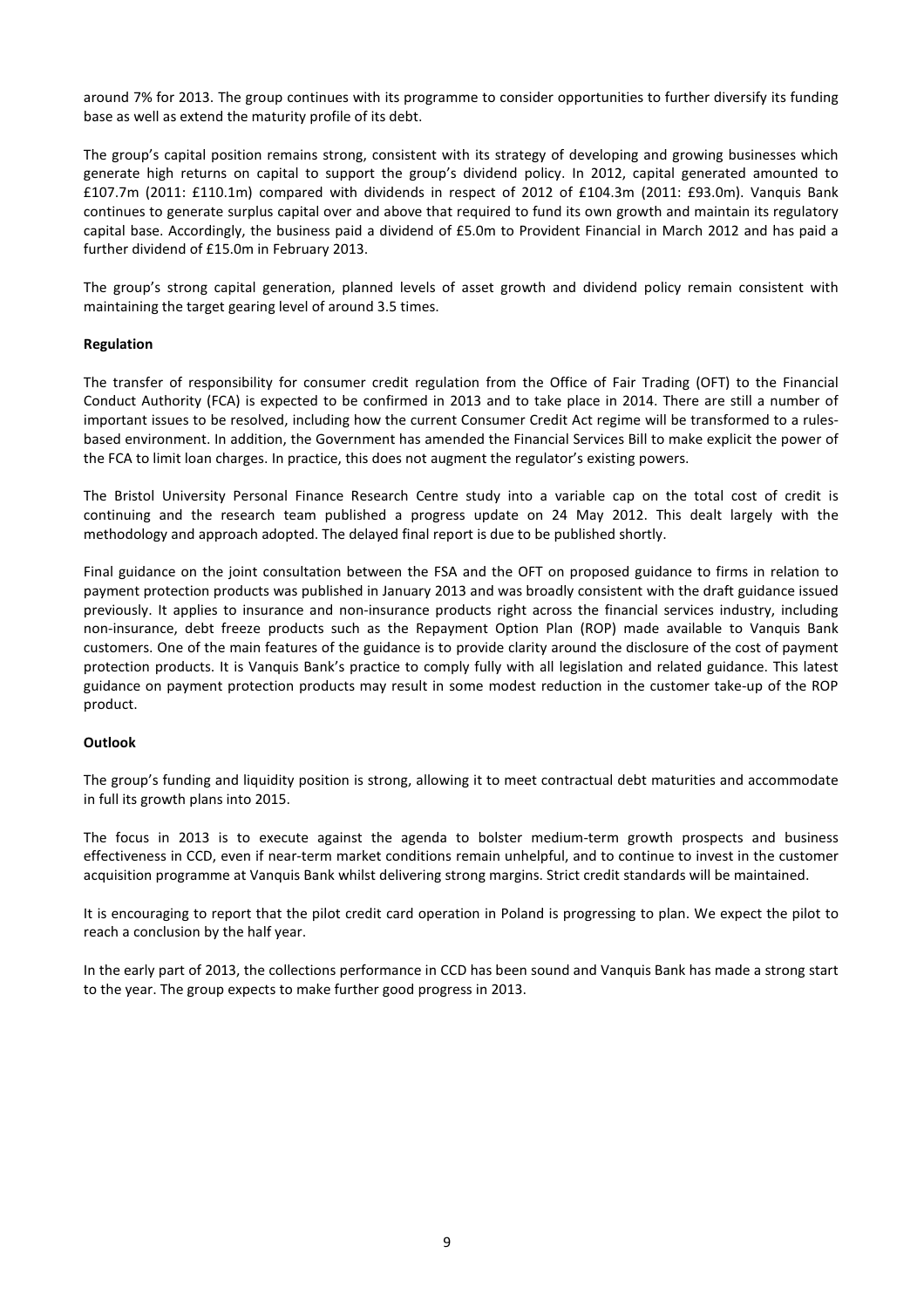# Consolidated income statement for the year ended 31 December

|                                                         | <b>Note</b>   | 2012    | 2011    |
|---------------------------------------------------------|---------------|---------|---------|
|                                                         |               | £m      | £m      |
| Revenue                                                 |               | 980.0   | 910.8   |
| Finance costs                                           |               | (74.7)  | (69.6)  |
| Operating costs                                         |               | (478.8) | (450.1) |
| Administrative costs                                    |               | (229.8) | (229.0) |
| Administrative costs before exceptional items           |               | (245.4) | (229.0) |
| <b>Exceptional items</b>                                | 2             | 15.6    |         |
| <b>Total costs</b>                                      |               | (783.3) | (748.7) |
| <b>Profit before taxation</b>                           | $\mathcal{P}$ | 196.7   | 162.1   |
| Profit before taxation and exceptional items            | 2             | 181.1   | 162.1   |
| <b>Exceptional items</b>                                | 2             | 15.6    |         |
| Tax charge                                              | 3             | (48.7)  | (42.3)  |
| Profit for the year attributable to equity shareholders |               | 148.0   | 119.8   |

All of the above activities relate to continuing operations.

# Consolidated statement of comprehensive income for the year ended 31 December

|                                                         | <b>Note</b> | 2012   | 2011   |
|---------------------------------------------------------|-------------|--------|--------|
|                                                         |             | £m     | £m     |
| Profit for the year attributable to equity shareholders |             | 148.0  | 119.8  |
| Other comprehensive income:                             |             |        |        |
| $-$ cash flow hedges                                    |             | (0.6)  | 1.4    |
| - actuarial movements on retirement benefit asset       | 7           | (14.1) | (37.1) |
| - tax on other comprehensive income                     | 3           | 3.5    | 9.4    |
| - impact of change in UK tax rate                       | 3           | (0.1)  | (0.1)  |
| Other comprehensive income for the year                 |             | (11.3) | (26.4) |
| Total comprehensive income for the year                 |             | 136.7  | 93.4   |
| Earnings per share                                      |             |        |        |
|                                                         | Note        | 2012   | 2011   |
|                                                         |             | nence  | nence  |

|              | pence | pence |
|--------------|-------|-------|
| <b>Basic</b> | 110.4 | 89.6  |
| Diluted      | 108.3 | 89.4  |

# Dividends per share

|                             | <b>Note</b> | 2012  | 2011  |
|-----------------------------|-------------|-------|-------|
|                             |             | pence | pence |
| Proposed final dividend     |             | 48.4  | 42.3  |
| Total dividend for the year |             | 77.2  | 69.0  |
| Paid in the year*           |             | 71.1  | 64.8  |

\* The total cost of dividends paid in the year was £96.1m (2011: £86.8m).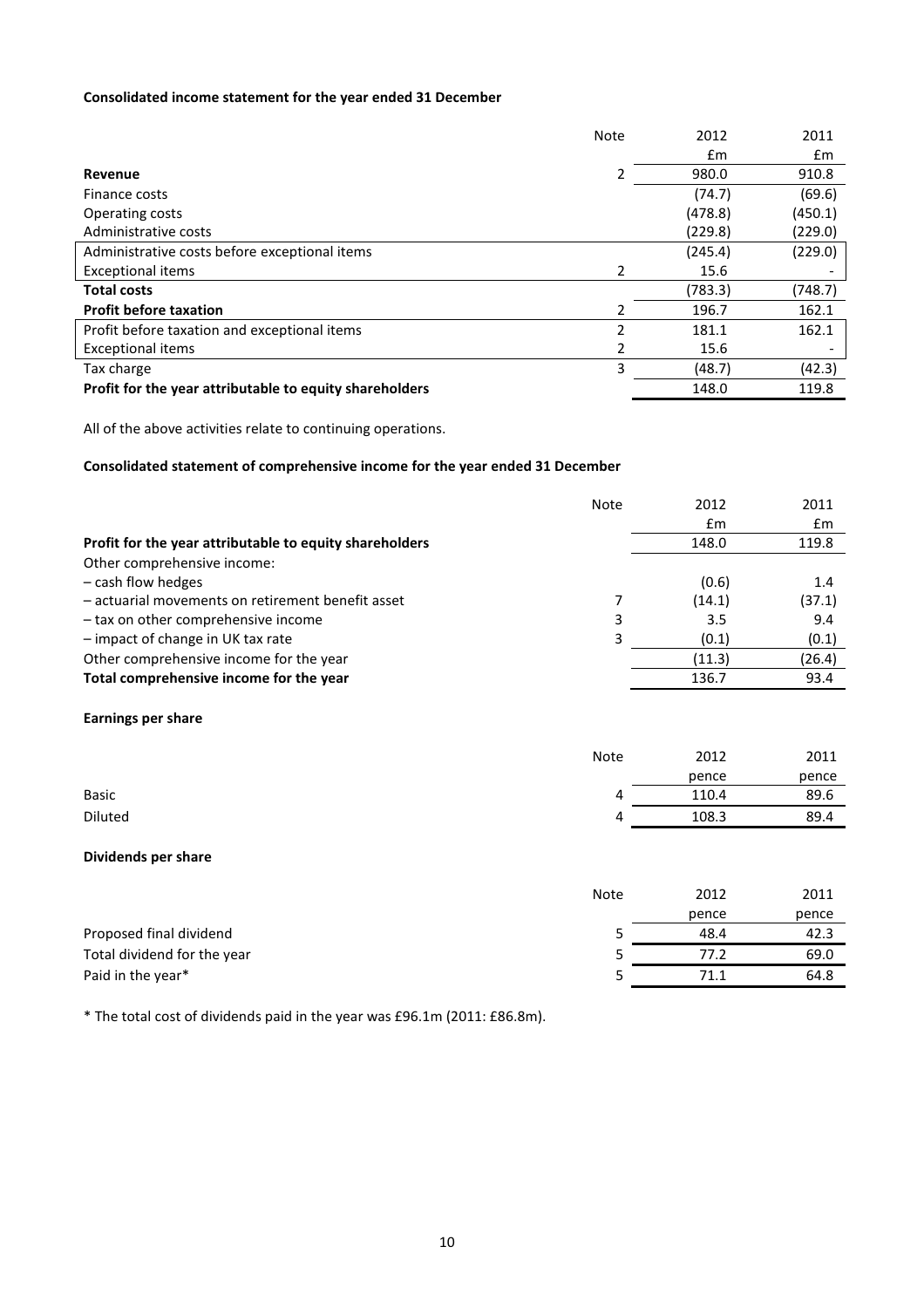# Consolidated balance sheet as at 31 December

|                                     | Note           | 2012       | 2011       |
|-------------------------------------|----------------|------------|------------|
|                                     |                | £m         | £m         |
| <b>ASSETS</b>                       |                |            |            |
| <b>Non-current assets</b>           |                |            |            |
| Goodwill                            | $\overline{2}$ |            | 2.1        |
| Other intangible assets             |                | 9.5        | 12.9       |
| Property, plant and equipment       |                | 23.9       | 26.8       |
| Financial assets:                   |                |            |            |
| - amounts receivable from customers | 6              | 97.5       | 88.0       |
| - derivative financial instruments  |                | 8.1        | 11.9       |
| Retirement benefit asset            | $\overline{7}$ | 23.0       | 13.5       |
| Deferred tax assets                 |                | 6.1        | 7.5        |
|                                     |                | 168.1      | 162.7      |
| <b>Current assets</b>               |                |            |            |
| Financial assets:                   |                |            |            |
| - amounts receivable from customers | 6              | 1,416.3    | 1,244.7    |
| - derivative financial instruments  |                |            | 0.3        |
| - cash and cash equivalents         |                | 79.1       | 49.6       |
| - trade and other receivables       |                | 23.0       | 21.1       |
|                                     |                | 1,518.4    | 1,315.7    |
| <b>Total assets</b>                 | 2              | 1,686.5    | 1,478.4    |
|                                     |                |            |            |
| <b>LIABILITIES</b>                  |                |            |            |
| <b>Current liabilities</b>          |                |            |            |
| <b>Financial liabilities:</b>       |                |            |            |
| - bank and other borrowings         |                | (169.8)    | (50.5)     |
| - derivative financial instruments  |                | (2.0)      |            |
| - trade and other payables          |                | (60.6)     | (53.0)     |
| <b>Current tax liabilities</b>      |                | (37.7)     | (40.1)     |
|                                     |                | (270.1)    | (143.6)    |
| <b>Non-current liabilities</b>      |                |            |            |
| <b>Financial liabilities:</b>       |                |            |            |
| - bank and other borrowings         |                | (1,031.6)  | (999.1)    |
| - derivative financial instruments  |                | (9.4)      | (9.5)      |
|                                     |                | (1,041.0)  | (1,008.6)  |
| <b>Total liabilities</b>            |                | (1, 311.1) | (1, 152.2) |
| <b>NET ASSETS</b>                   | $\overline{L}$ | 375.4      | 326.2      |
|                                     |                |            |            |
| <b>SHAREHOLDERS' EQUITY</b>         |                |            |            |
| Share capital                       |                | 28.7       | 28.5       |
| Share premium                       |                | 148.1      | 146.0      |
| Other reserves                      |                | 13.2       | 9.4        |
| Retained earnings                   |                | 185.4      | 142.3      |
| <b>TOTAL EQUITY</b>                 |                | 375.4      | 326.2      |
|                                     |                |            |            |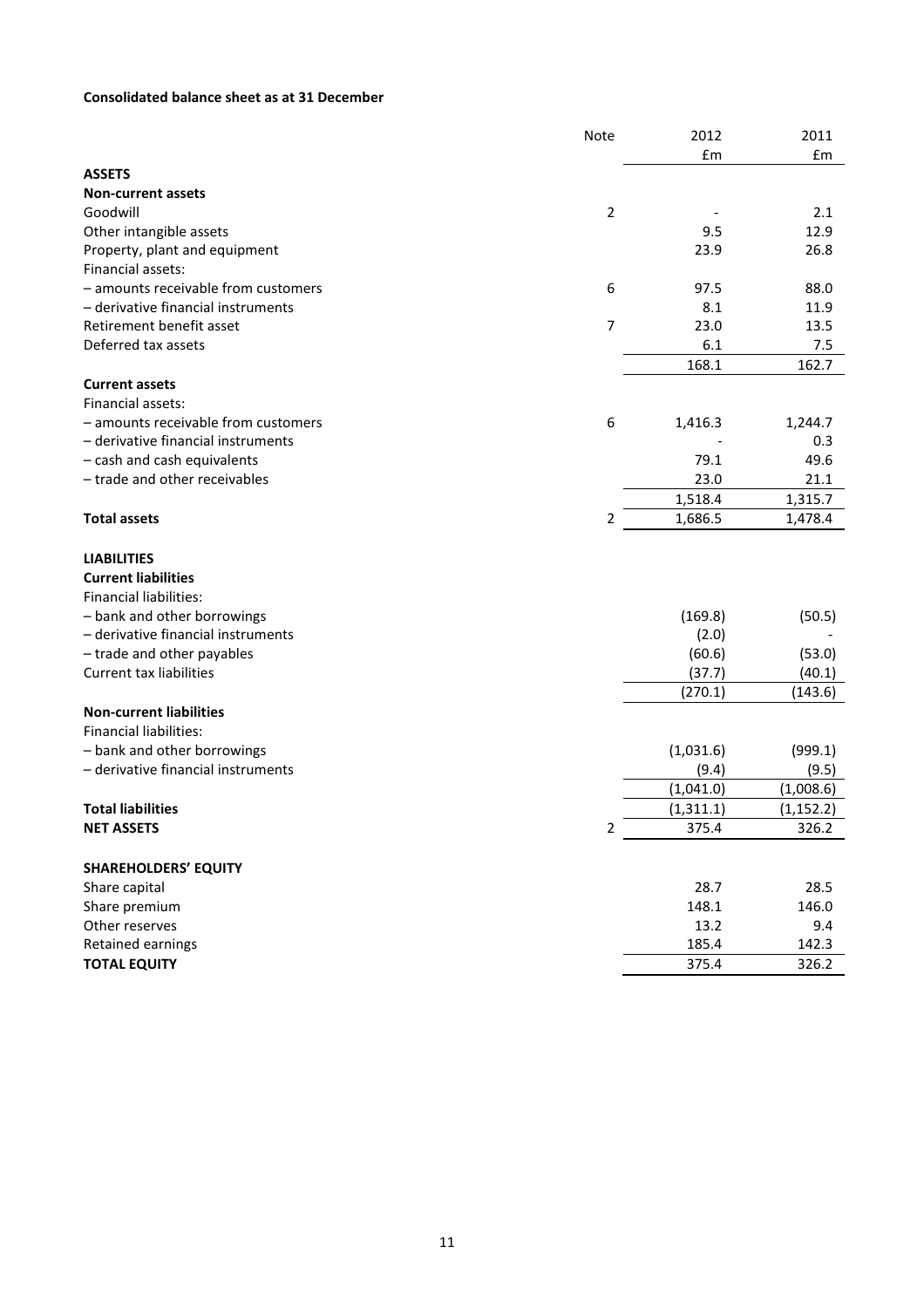# Consolidated statement of changes in shareholders' equity for the year ended 31 December

|                                              |      | Share                    | Share                    | Other    | Retained                 |        |
|----------------------------------------------|------|--------------------------|--------------------------|----------|--------------------------|--------|
|                                              | Note | capital                  | premium                  | reserves | earnings                 | Total  |
|                                              |      | £m                       | £m                       | £m       | £m                       | £m     |
| At 1 January 2011                            |      | 28.1                     | 144.0                    | 0.9      | 136.4                    | 309.4  |
| Profit for the year                          |      | $\overline{a}$           | $\overline{\phantom{a}}$ |          | 119.8                    | 119.8  |
| Other comprehensive income:                  |      |                          |                          |          |                          |        |
| - cash flow hedges                           |      |                          |                          | 1.4      |                          | 1.4    |
| - actuarial movements on retirement benefit  |      |                          |                          |          |                          |        |
| asset                                        | 7    |                          |                          |          | (37.1)                   | (37.1) |
| - tax on other comprehensive income          | 3    |                          |                          | (0.5)    | 9.9                      | 9.4    |
| - impact of change in UK tax rate            | 3    |                          |                          | (0.1)    |                          | (0.1)  |
| Other comprehensive income for the year      |      | $\overline{a}$           | $\overline{a}$           | 0.8      | (27.2)                   | (26.4) |
| Total comprehensive income for the year      |      | $\overline{\phantom{a}}$ | $\overline{\phantom{a}}$ | 0.8      | 92.6                     | 93.4   |
| Transactions with owners:                    |      |                          |                          |          |                          |        |
| - issue of share capital                     |      | 0.4                      | 2.0                      |          |                          | 2.4    |
| - purchase of own shares                     |      |                          |                          | (0.2)    |                          | (0.2)  |
| - transfer of own shares on vesting of share |      |                          |                          |          |                          |        |
| awards                                       |      |                          |                          | 6.2      | (6.2)                    |        |
| - share-based payment charge                 |      |                          |                          | 8.0      |                          | 8.0    |
| - transfer of share-based payment reserve    |      |                          |                          | (6.3)    | 6.3                      |        |
| - dividends                                  | 5    |                          |                          |          | (86.8)                   | (86.8) |
| At 31 December 2011                          |      | 28.5                     | 146.0                    | 9.4      | 142.3                    | 326.2  |
| At 1 January 2012                            |      | 28.5                     | 146.0                    | 9.4      | 142.3                    | 326.2  |
| Profit for the year                          |      |                          |                          |          | 148.0                    | 148.0  |
| Other comprehensive income:                  |      |                          |                          |          |                          |        |
| - cash flow hedges                           |      |                          |                          | (0.6)    |                          | (0.6)  |
| - actuarial movements on retirement benefit  |      |                          |                          |          |                          |        |
| asset                                        | 7    |                          |                          |          | (14.1)                   | (14.1) |
| - tax on other comprehensive income          | 3    |                          |                          | 0.1      | 3.4                      | 3.5    |
| - impact of change in UK tax rate            | 3    |                          |                          | (0.1)    |                          | (0.1)  |
| Other comprehensive income for the year      |      | $\overline{\phantom{a}}$ | $\overline{\phantom{a}}$ | (0.6)    | (10.7)                   | (11.3) |
| Total comprehensive income for the year      |      | $\overline{a}$           | $\overline{\phantom{a}}$ | (0.6)    | 137.3                    | 136.7  |
| Transactions with owners:                    |      |                          |                          |          |                          |        |
| - issue of share capital                     |      | 0.2                      | 2.1                      |          |                          | 2.3    |
| - purchase of own shares                     |      |                          |                          | (0.1)    |                          | (0.1)  |
| - transfer of own shares on vesting of share |      |                          |                          |          |                          |        |
| awards                                       |      |                          |                          | 3.7      | (3.7)                    |        |
| - share-based payment charge                 |      |                          |                          | 6.4      | $\overline{\phantom{a}}$ | 6.4    |
| - transfer of share-based payment reserve    |      |                          |                          | (5.6)    | 5.6                      |        |
| - dividends                                  | 5    |                          |                          |          | (96.1)                   | (96.1) |
| At 31 December 2012                          |      | 28.7                     | 148.1                    | 13.2     | 185.4                    | 375.4  |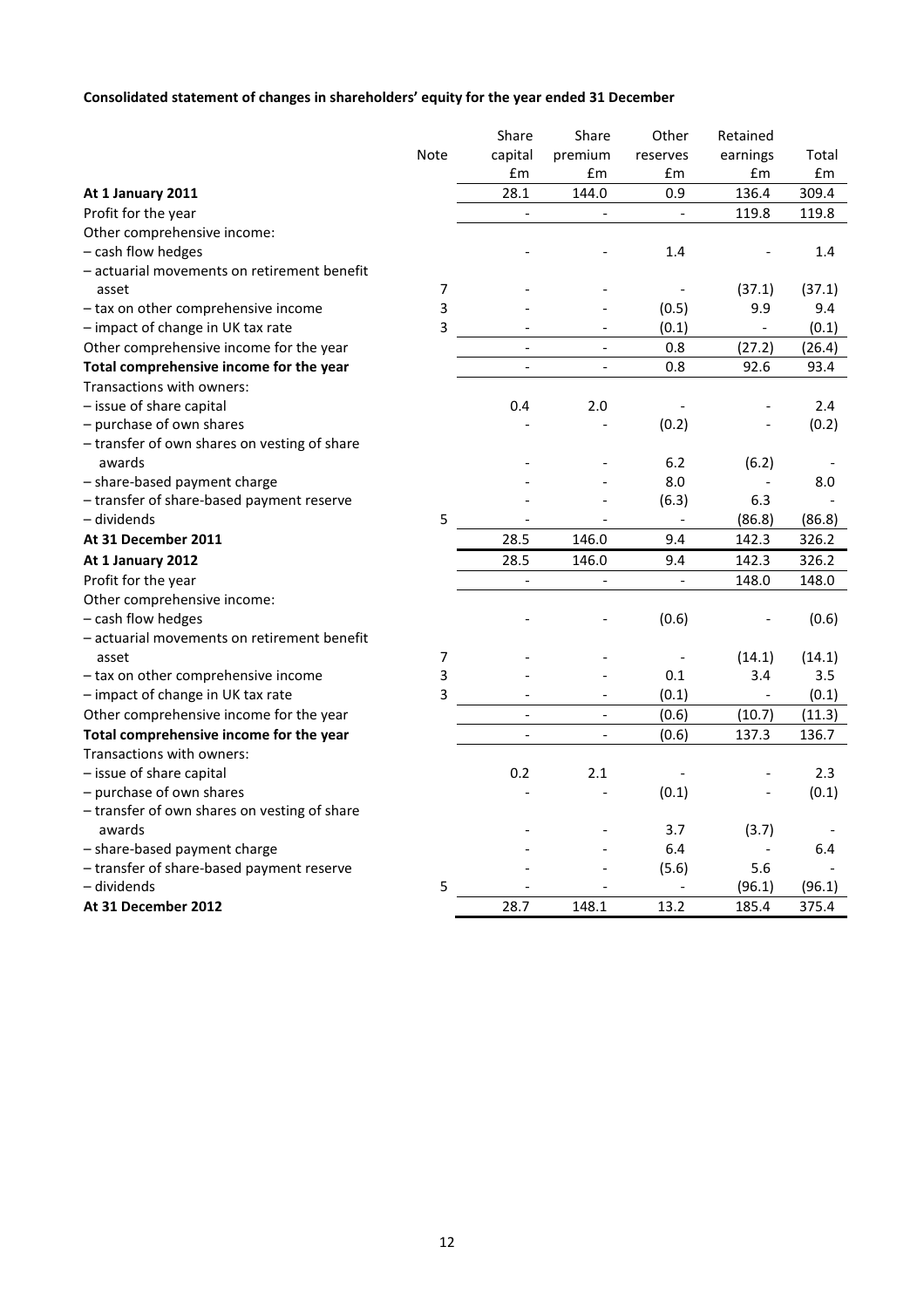# Consolidated statement of cash flows for the year ended 31 December

| £m<br>Em<br>8<br>89.6<br>138.7<br>(73.1)<br>(69.9)<br>(46.3)<br>(42.0)<br>(29.8)<br>26.8<br>(1.6)<br>(3.0)<br>(7.1)<br>(6.0)<br>1.3<br>1.6<br>(7.4)<br>(7.4)<br>330.1<br>531.8<br>(363.2)<br>(251.1)<br>5<br>(86.8)<br>(96.1)<br>2.3<br>2.4<br>(0.1)<br>(0.2)<br>(5.6)<br>74.7<br>37.5<br>13.8<br>Cash, cash equivalents and overdrafts at beginning of year<br>32.2<br>18.4<br>69.7<br>32.2<br>Cash, cash equivalents and overdrafts at end of year comprise: |                                                         | <b>Note</b> | 2012 | 2011 |
|----------------------------------------------------------------------------------------------------------------------------------------------------------------------------------------------------------------------------------------------------------------------------------------------------------------------------------------------------------------------------------------------------------------------------------------------------------------|---------------------------------------------------------|-------------|------|------|
|                                                                                                                                                                                                                                                                                                                                                                                                                                                                |                                                         |             |      |      |
|                                                                                                                                                                                                                                                                                                                                                                                                                                                                | Cash flows from operating activities                    |             |      |      |
|                                                                                                                                                                                                                                                                                                                                                                                                                                                                | Cash generated from operations                          |             |      |      |
|                                                                                                                                                                                                                                                                                                                                                                                                                                                                | Finance costs paid                                      |             |      |      |
|                                                                                                                                                                                                                                                                                                                                                                                                                                                                | Tax paid                                                |             |      |      |
|                                                                                                                                                                                                                                                                                                                                                                                                                                                                | Net cash (used in)/generated from operating activities  |             |      |      |
|                                                                                                                                                                                                                                                                                                                                                                                                                                                                | Cash flows from investing activities                    |             |      |      |
|                                                                                                                                                                                                                                                                                                                                                                                                                                                                | Purchase of intangible assets                           |             |      |      |
|                                                                                                                                                                                                                                                                                                                                                                                                                                                                | Purchase of property, plant and equipment               |             |      |      |
|                                                                                                                                                                                                                                                                                                                                                                                                                                                                | Proceeds from disposal of property, plant and equipment |             |      |      |
|                                                                                                                                                                                                                                                                                                                                                                                                                                                                | Net cash used in investing activities                   |             |      |      |
|                                                                                                                                                                                                                                                                                                                                                                                                                                                                | <b>Cash flows from financing activities</b>             |             |      |      |
|                                                                                                                                                                                                                                                                                                                                                                                                                                                                | Proceeds from bank and other borrowings                 |             |      |      |
|                                                                                                                                                                                                                                                                                                                                                                                                                                                                | Repayment of bank and other borrowings                  |             |      |      |
|                                                                                                                                                                                                                                                                                                                                                                                                                                                                | Dividends paid to company shareholders                  |             |      |      |
|                                                                                                                                                                                                                                                                                                                                                                                                                                                                | Proceeds from issue of share capital                    |             |      |      |
|                                                                                                                                                                                                                                                                                                                                                                                                                                                                | Purchase of own shares                                  |             |      |      |
|                                                                                                                                                                                                                                                                                                                                                                                                                                                                | Net cash generated from/(used in) financing activities  |             |      |      |
|                                                                                                                                                                                                                                                                                                                                                                                                                                                                | Net increase in cash, cash equivalents and overdrafts   |             |      |      |
|                                                                                                                                                                                                                                                                                                                                                                                                                                                                |                                                         |             |      |      |
|                                                                                                                                                                                                                                                                                                                                                                                                                                                                | Cash, cash equivalents and overdrafts at end of year    |             |      |      |
|                                                                                                                                                                                                                                                                                                                                                                                                                                                                |                                                         |             |      |      |
|                                                                                                                                                                                                                                                                                                                                                                                                                                                                | Cash at bank and in hand                                |             | 79.1 | 49.6 |
| (9.4)<br>(17.4)                                                                                                                                                                                                                                                                                                                                                                                                                                                | Overdrafts (held in bank and other borrowings)          |             |      |      |
| 32.2<br>69.7                                                                                                                                                                                                                                                                                                                                                                                                                                                   | Total cash, cash equivalents and overdrafts             |             |      |      |

Cash at bank and in hand includes £52.3m (2011: £17.5m) in respect of the liquid assets buffer held by Vanquis Bank in accordance with the FSA's liquidity regime. This buffer is not available to finance the group's day-to-day operations.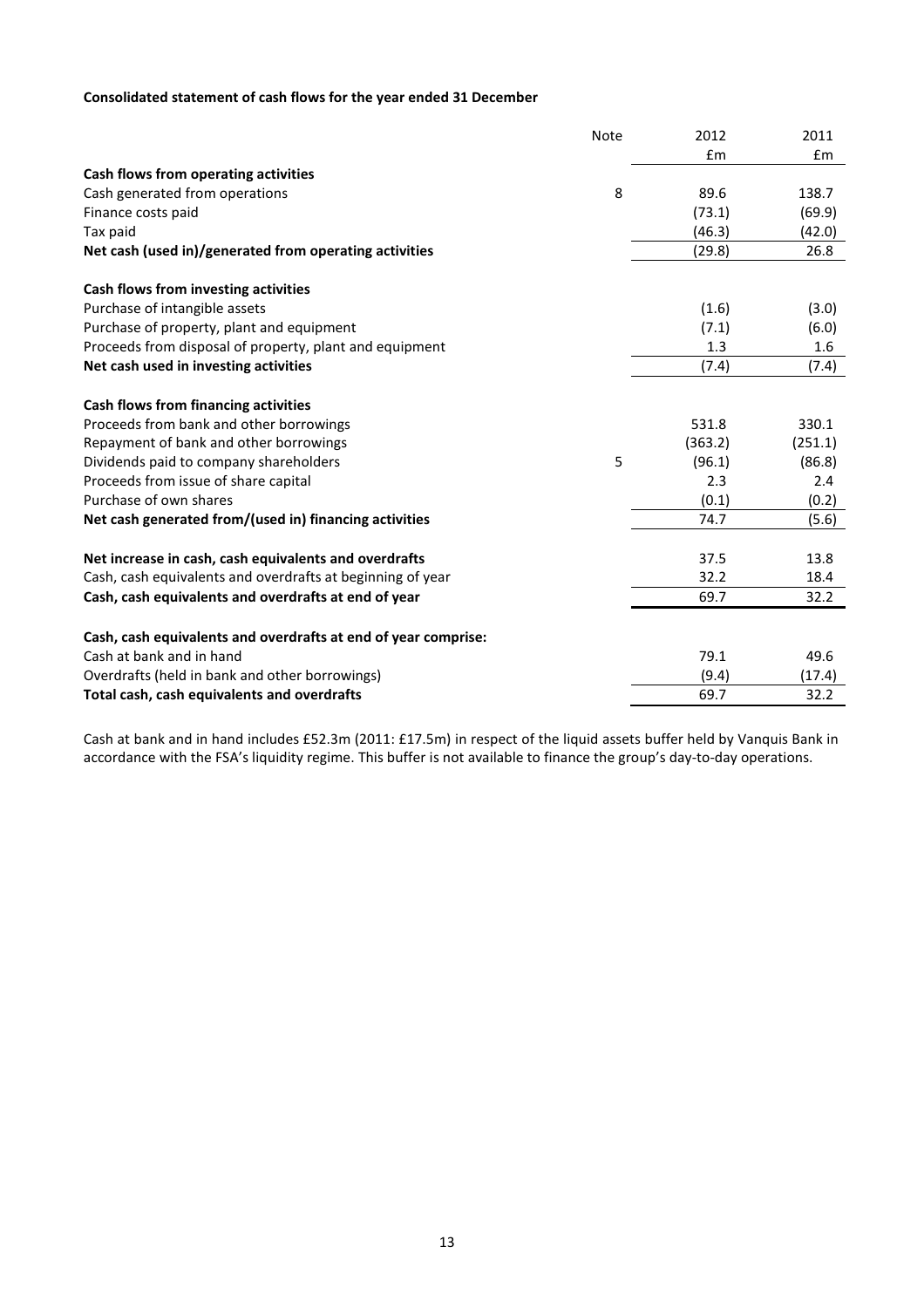#### Notes to the preliminary announcement

### 1. Basis of preparation

The preliminary announcement has been prepared in accordance with the Listing Rules of the Financial Services Authority and is based on the 2012 financial statements which have been prepared under International Financial Reporting Standards (IFRS) as adopted by the European Union and those parts of the Companies Act 2006 applicable to companies reporting under IFRS.

The preliminary announcement does not constitute the statutory financial statements of the group within the meaning of Section 434 of the Companies Act 2006. The statutory financial statements for the year ended 31 December 2011 have been filed with the Registrar of Companies. The auditors have reported on those financial statements and on the statutory financial statements for the year ended 31 December 2012, which will be filed with the Registrar of Companies following the annual general meeting. Both the audit reports were unqualified, did not draw attention to any matters by way of emphasis and did not contain any statement under Section 498 of the Companies Act 2006.

The preliminary announcement has been agreed with the company's auditors for release.

#### 2. Segment reporting

|                                      |       |                          |        | Profit/(loss) before |
|--------------------------------------|-------|--------------------------|--------|----------------------|
|                                      |       | Revenue                  |        | taxation             |
|                                      | 2012  | 2011                     | 2012   | 2011                 |
|                                      | £m    | £m                       | £m     | £m                   |
| <b>CCD</b>                           | 696.9 | 697.1                    | 125.1  | 127.5                |
| Vanquis Bank                         | 283.1 | 213.7                    | 68.0   | 44.2                 |
|                                      | 980.0 | 910.8                    | 193.1  | 171.7                |
| Central:                             |       |                          |        |                      |
| $-costs$                             |       |                          | (12.0) | (10.2)               |
| - interest receivable                |       | $\overline{\phantom{0}}$ |        | 0.6                  |
| Total central                        |       | -                        | (12.0) | (9.6)                |
| Total group before exceptional items | 980.0 | 910.8                    | 181.1  | 162.1                |
| <b>Exceptional items</b>             |       |                          | 15.6   |                      |
| <b>Total group</b>                   | 980.0 | 910.8                    | 196.7  | 162.1                |

Exceptional items in 2012 comprise:

- a curtailment credit of £17.7m following the removal of the link to final salary at retirement from the group's defined benefit pension scheme (see note 7); and
- a £2.1m charge relating to the impairment of goodwill in respect of Cheque Exchange Limited, a business originally acquired in 2001 and now subsumed within CCD.

All of the above activities relate to continuing operations. All of the group's operations operate principally in the UK and Republic of Ireland. Revenue between business segments is not material.

| Segment assets |         | Net assets/(liabilities) |                          |
|----------------|---------|--------------------------|--------------------------|
| 2012<br>2011   |         | 2012                     | 2011                     |
| Em             | £m      | £m                       | £m                       |
| 947.8          | 962.0   | 223.3                    | 224.8                    |
| 716.1          | 487.0   | 152.0                    | 101.5                    |
| 53.9           | 52.4    | 0.1                      | (0.1)                    |
| 1,717.8        | 1,501.4 | 375.4                    | 326.2                    |
| (31.3)         | (23.0)  | $\overline{\phantom{0}}$ | $\overline{\phantom{a}}$ |
| 1,686.5        | 1,478.4 | 375.4                    | 326.2                    |
|                |         |                          |                          |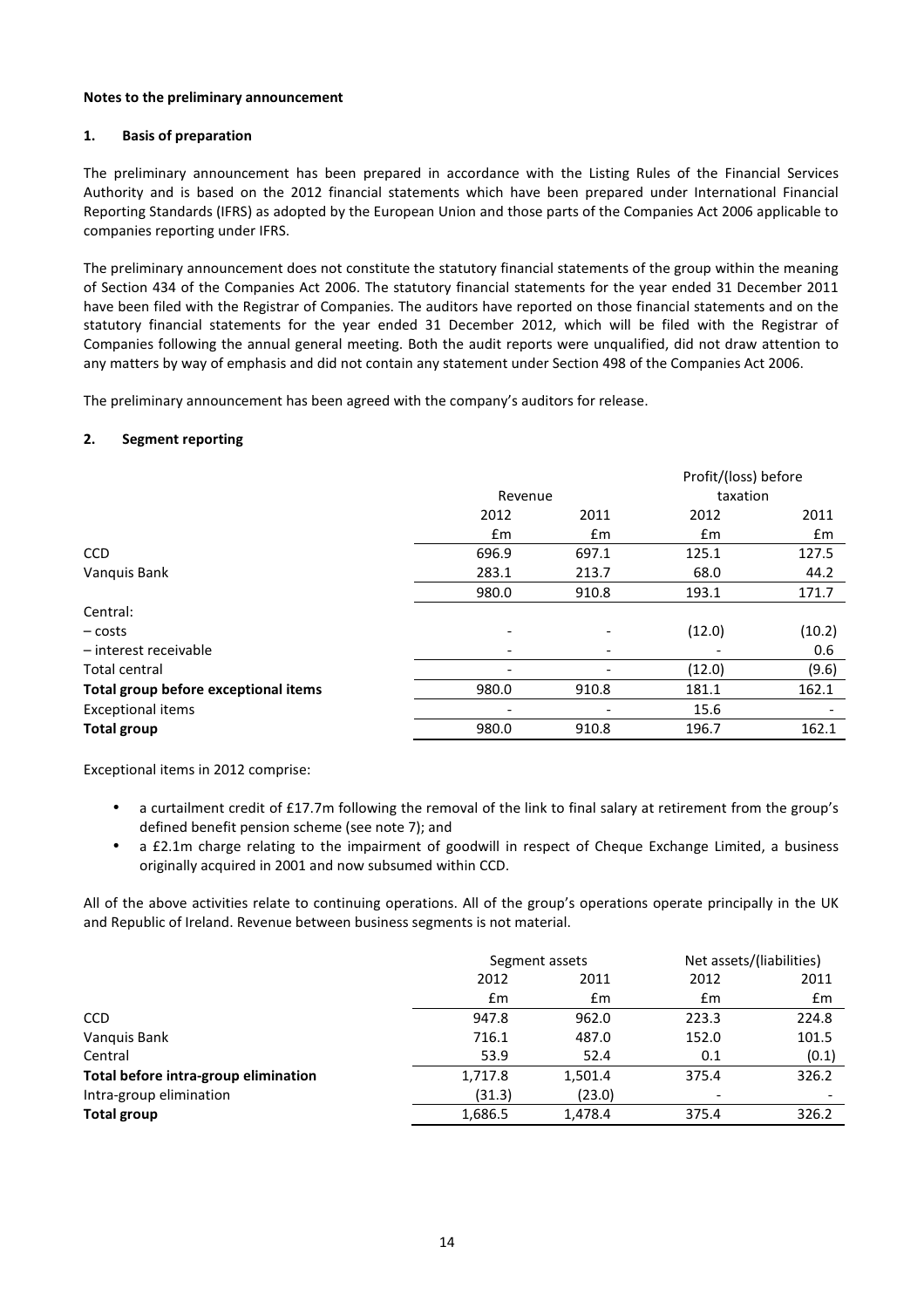# 2. Segment reporting (continued)

Segment net assets are based on the statutory accounts of the companies forming the group's business segments adjusted to assume repayment of intra-group balances and rebasing the borrowings of CCD to reflect a borrowings to receivables ratio of 80%. The impact of this is an increase in the notional allocation of group borrowings to CCD of £31.3m (2011: £23.0m) and an increase in the notional cash allocated to central activities of the same amount. The intra-group elimination adjustment removes this notional allocation to state borrowings and cash on a consolidated group basis.

During the first half of 2012, Vanquis Bank established a branch in Poland as part of a pilot credit card operation in that territory. The revenue in respect of the branch in 2012 amounted to £0.1m (2011: £nil) and the loss amounted to £3.3m (2011: £nil). The net liabilities of the branch amounted to £1.2m at 31 December 2012 (2011: £nil), comprising assets of £2.8m (2011: £nil) and liabilities of £4.0m (2011: £nil). These figures are included within the Vanquis Bank figures in the tables above.

# 3. Tax charge

The tax charge in the income statement is as follows:

|                                 | 2012   | 2011   |
|---------------------------------|--------|--------|
|                                 | £m     | £m     |
| Current tax:                    |        |        |
| $- UK$                          | (43.0) | (37.7) |
| - overseas                      | (0.9)  |        |
| Total current tax               | (43.9) | (37.7) |
| Deferred tax                    | (4.4)  | (4.3)  |
| Impact of change in UK tax rate | (0.4)  | (0.3)  |
| <b>Total tax charge</b>         | (48.7) | (42.3) |

The tax charge in respect of exceptional items in 2012 amounted to £4.3m.

As a result of the change in the UK corporation tax rate which is effective from 1 April 2013 (2011: 1 April 2012), deferred tax balances have been re-measured. The temporary differences on which deferred tax balances have been calculated are expected to reverse after 1 April 2013 (2011: after 1 April 2012). Accordingly, the balances have been calculated using a tax rate of 23% (2011: 25%). A tax charge in 2012 of £0.4m (2011: £0.3m) represents the income statement adjustment to deferred tax as a result of this change. An additional deferred tax charge of £0.1m (2011: £0.1m) has been taken directly to other comprehensive income, reflecting the impact of the change in UK corporation tax rates on items previously reflected directly in other comprehensive income.

The tax credit on items taken directly to other comprehensive income as follows:

|                                                                                  | 2012  | 2011  |
|----------------------------------------------------------------------------------|-------|-------|
|                                                                                  | £m    | £m    |
| Current tax credit/(charge) on cash flow hedges                                  | 0.1   | (0.5) |
| Deferred tax credit on actuarial movements on retirement benefit asset           | 3.4   | 9.9   |
| Tax credit on items taken directly to other comprehensive income prior to impact |       |       |
| of change in UK tax rate                                                         | 3.5   | 9.4   |
| Impact of change in UK tax rate                                                  | (0.1) | (0.1) |
| Tax credit on items taken directly to other comprehensive income                 | 3.4   | 9.3   |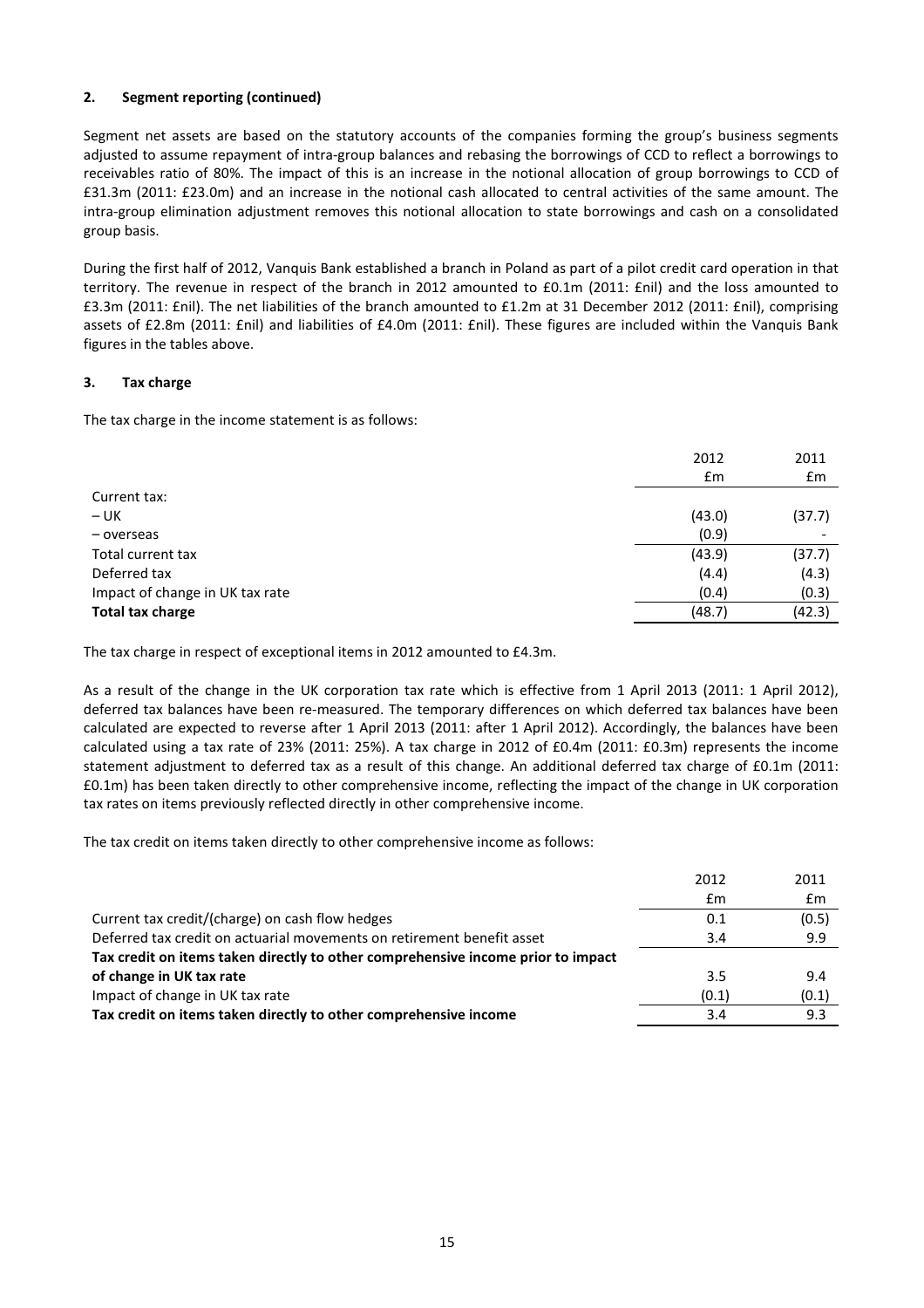# 3. Tax charge (continued)

The movement in deferred tax assets during the year can be analysed as follows:

|                                                                               | 2012  | 2011  |
|-------------------------------------------------------------------------------|-------|-------|
|                                                                               | £m    | £m    |
| At 1 January                                                                  | 7.5   | 2.8   |
| Charge to the income statement                                                | (4.4) | (4.3) |
| Credit on other comprehensive income prior to impact of change in UK tax rate | 3.5   | 9.4   |
| Impact of change in UK tax rate:                                              |       |       |
| $-$ charge to the income statement                                            | (0.4) | (0.3) |
| - charge to other comprehensive income                                        | (0.1) | (0.1) |
| At 31 December                                                                | 6.1   | 7.5   |

The rate of tax charge on the profit before taxation for the year is higher than (2011: lower than) the average standard rate of corporation tax in the UK of 24.5% (2011: 26.5%). This can be reconciled as follows:

|                                                                                      | 2012   | 2011   |
|--------------------------------------------------------------------------------------|--------|--------|
|                                                                                      | £m     | £m     |
| <b>Profit before taxation</b>                                                        | 196.7  | 162.1  |
| Profit before taxation multiplied by the average standard rate of corporation tax in |        |        |
| the UK of 24.5% (2011: 26.5%)                                                        | (48.2) | (43.0) |
| Effects of:                                                                          |        |        |
| - benefit of lower tax rates overseas                                                | 1.0    |        |
| - impairment of goodwill not deductible for tax purposes                             | (0.5)  |        |
| - adjustment in respect of prior years                                               | (0.5)  | 1.2    |
| - expenses not deductible for tax purposes net of non-taxable income                 | (0.1)  | (0.2)  |
| - impact of change in UK tax rate                                                    | (0.4)  | (0.3)  |
| <b>Total tax charge</b>                                                              | (48.7) | (42.3) |
|                                                                                      |        |        |

# 4. Earnings per share

Basic earnings per share is calculated by dividing the profit attributable to ordinary shareholders by the weighted average number of ordinary shares outstanding during the year, excluding own shares held (treasury shares), which are treated, for this purpose, as being cancelled. For diluted earnings per share, the weighted average number of ordinary shares in issue is adjusted to assume conversion of all dilutive potential ordinary shares. Dilutive potential ordinary shares are calculated as follows:

- (i) For share awards outstanding under performance-related share incentive schemes such as the Performance Share Plan (PSP) and the Long Term Incentive Scheme (LTIS), the number of dilutive potential ordinary shares is calculated based on the number of shares which would be issuable if: (i) the end of the reporting period is assumed to be the end of the schemes' performance period; and (ii) the performance targets have been met as at that date.
- (ii) For share options outstanding under non-performance related schemes such as the Save As You Earn scheme (SAYE), a calculation is performed to determine the number of shares that could have been acquired at fair value (determined as the average annual market share price of the company's shares) based on the monetary value of the subscription rights attached to outstanding share options. The number of shares calculated is compared with the number of share options outstanding, with the difference being the dilutive potential ordinary shares.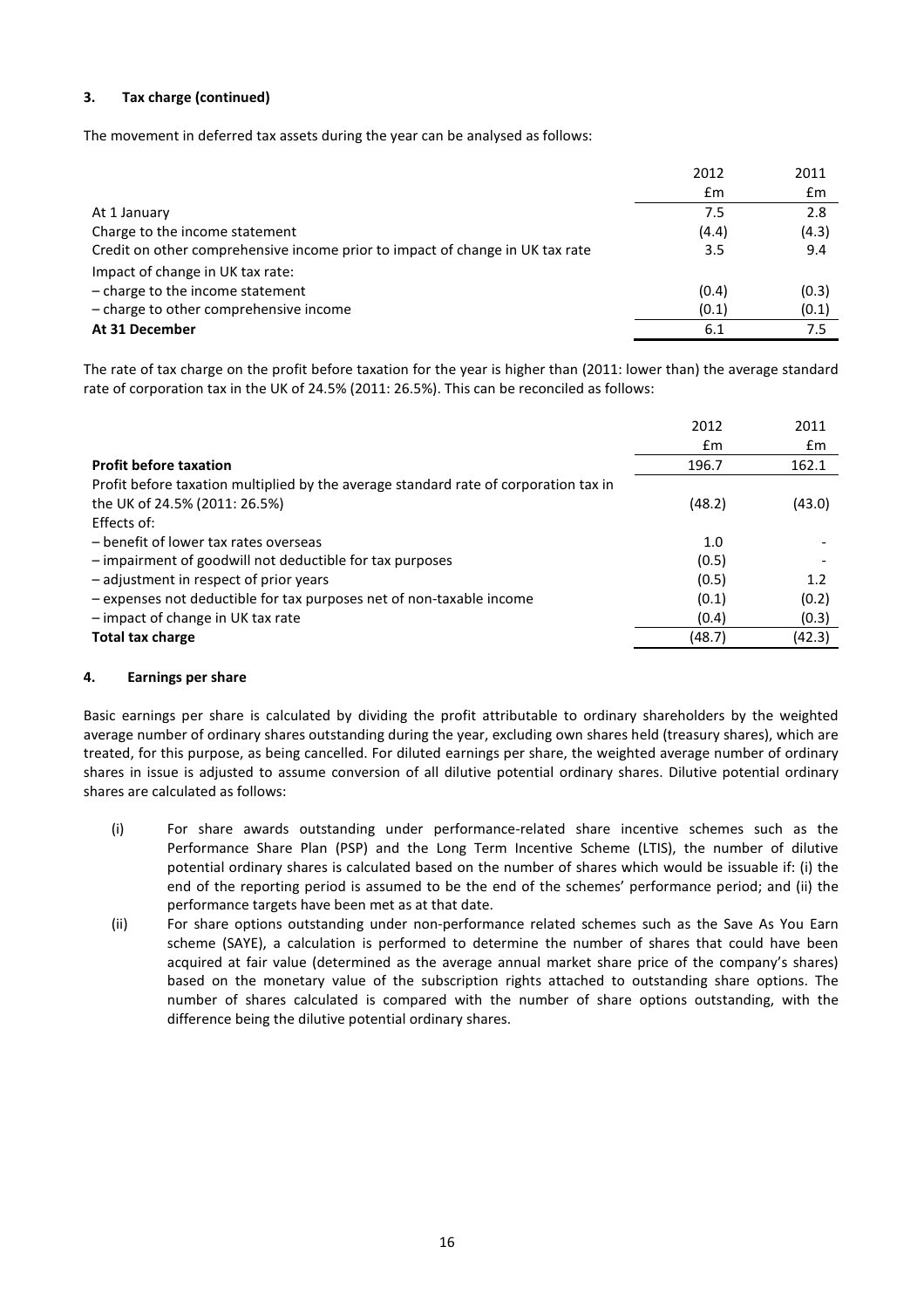# 4. Earnings per share (continued)

Reconciliations of basic and diluted earnings per share are set out below:

|                                      |          | 2012      |           |          | 2011      |           |
|--------------------------------------|----------|-----------|-----------|----------|-----------|-----------|
|                                      |          | Weighted  |           |          | Weighted  |           |
|                                      |          | average   |           |          | average   |           |
|                                      |          | number of | Per share |          | number of | Per share |
|                                      | Earnings | shares    | amount    | Earnings | shares    | amount    |
|                                      | £m       | m         | pence     | £m       | m         | pence     |
| <b>Earnings per share</b>            |          |           |           |          |           |           |
| Shares in issue during the year      |          | 138.0     |           |          | 136.8     |           |
| Own shares held                      |          | (3.9)     |           |          | (3.1)     |           |
| <b>Basic earnings per share</b>      | 148.0    | 134.1     | 110.4     | 119.8    | 133.7     | 89.6      |
| Dilutive effect of share options and |          |           |           |          |           |           |
| awards                               |          | 2.5       | (2.1)     |          | 0.3       | (0.2)     |
| Diluted earnings per share           | 148.0    | 136.6     | 108.3     | 119.8    | 134.0     | 89.4      |

The directors have elected to show an adjusted earnings per share prior to exceptional items (see note 2). This is presented to show the earnings per share generated by the group's underlying operations. A reconciliation of basic and diluted earnings per share to adjusted basic and diluted earnings per share is as follows:

|                                    |          | 2012                     |           |                          | 2011                     |           |
|------------------------------------|----------|--------------------------|-----------|--------------------------|--------------------------|-----------|
|                                    |          | Weighted                 |           |                          | Weighted                 |           |
|                                    |          | average                  |           |                          | average                  |           |
|                                    |          | number of                | Per share |                          | number of                | Per share |
|                                    | Earnings | shares                   | amount    | Earnings                 | shares                   | amount    |
|                                    | £m       | m                        | pence     | Em                       | m                        | pence     |
| <b>Basic earnings per share</b>    | 148.0    | 134.1                    | 110.4     | 119.8                    | 133.7                    | 89.6      |
| Exceptional items, net of tax      | (11.3)   | $\overline{\phantom{a}}$ | (8.4)     | $\overline{\phantom{0}}$ | $\overline{\phantom{a}}$ |           |
| <b>Adjusted basic earnings per</b> |          |                          |           |                          |                          |           |
| share                              | 136.7    | 134.1                    | 102.0     | 119.8                    | 133.7                    | 89.6      |
|                                    |          |                          |           |                          |                          |           |
| Diluted earnings per share         | 148.0    | 136.6                    | 108.3     | 119.8                    | 134.0                    | 89.4      |
| Exceptional items, net of tax      | (11.3)   | $\overline{\phantom{a}}$ | (8.2)     |                          | $\overline{\phantom{a}}$ |           |
| Adjusted diluted earnings per      |          |                          |           |                          |                          |           |
| share                              | 136.7    | 136.6                    | 100.1     | 119.8                    | 134.0                    | 89.4      |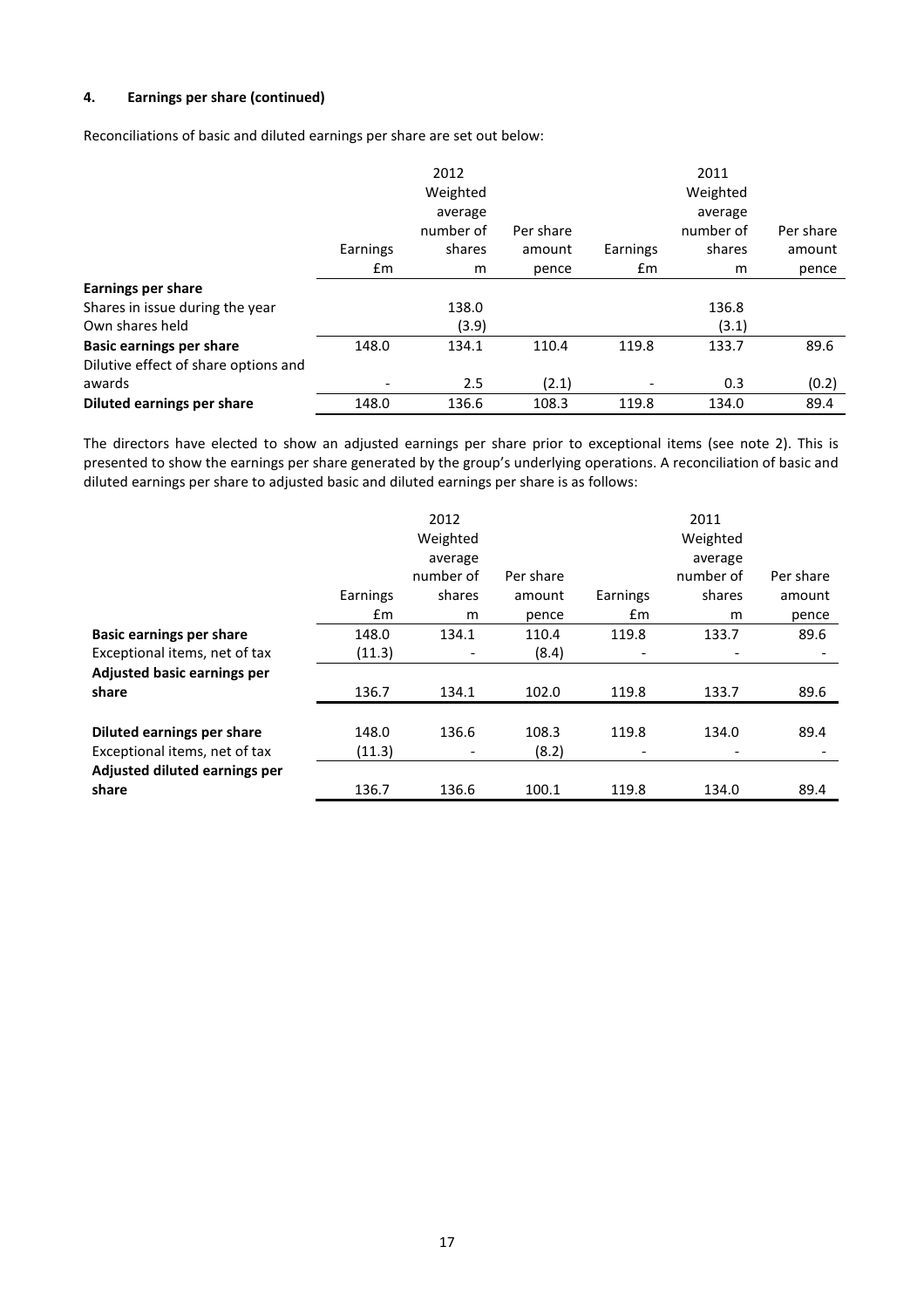# 5. Dividends

|                   |                   | 2012                     | 2011                     |
|-------------------|-------------------|--------------------------|--------------------------|
|                   |                   | £m                       | £m                       |
| 2010 final        | - 38.1p per share | $\overline{\phantom{0}}$ | 51.0                     |
| 2011 interim      | - 26.7p per share | $\overline{\phantom{0}}$ | 35.8                     |
| <b>2011 final</b> | -42.3p per share  | 57.2                     | $\overline{\phantom{0}}$ |
| 2012 interim      | - 28.8p per share | 38.9                     |                          |
| Dividends paid    |                   | 96.1                     | 86.8                     |

The directors are recommending a final dividend in respect of the financial year ended 31 December 2012 of 48.4p per share (2011: 42.3p) which will amount to a dividend payment of £65.4m (2011: £57.2m). If approved by the shareholders at the annual general meeting on 9 May 2013, this dividend will be paid on 21 June 2013 to shareholders who are on the register of members at 24 May 2013. This dividend is not reflected in the balance sheet as at 31 December 2012 as it is subject to shareholder approval.

#### 6. Amounts receivable from customers

|                             | 2012    | 2011    |
|-----------------------------|---------|---------|
|                             | £m      | £m      |
| <b>CCD</b>                  | 870.5   | 879.3   |
| Vanquis Bank                | 643.3   | 453.4   |
| <b>Total group</b>          | 1,513.8 | 1,332.7 |
| Analysed as:                |         |         |
| - due in more than one year | 97.5    | 88.0    |
| - due within one year       | 1,416.3 | 1,244.7 |
| <b>Total group</b>          | 1,513.8 | 1,332.7 |

CCD receivables comprise £869.6m in respect of the home credit business (2011: £876.7m) and £0.9m in respect of the collect-out of Real Personal Finance (2011: £2.6m).

Vanquis Bank receivables comprise £641.5m in respect of the UK business (2011: £453.4m) and £1.8m in respect of the Polish pilot operation (2011: £nil).

The impairment charge in respect of amounts receivable from customers reflected within operating costs can be analysed as follows:

|                    | 2012  | 2011  |
|--------------------|-------|-------|
|                    | £m    | £m    |
| <b>CCD</b>         | 230.2 | 223.8 |
| Vanquis Bank       | 95.9  | 76.9  |
| <b>Total group</b> | 326.1 | 300.7 |

Impairment in Vanquis Bank is deducted from the carrying value of amounts receivable from customers by the use of an allowance account. The Vanquis Bank allowance account as at 31 December 2012 amounted to £91.4m (2011: £62.4m). Within CCD, impairments are deducted directly from amounts receivable from customers without the use of an allowance account.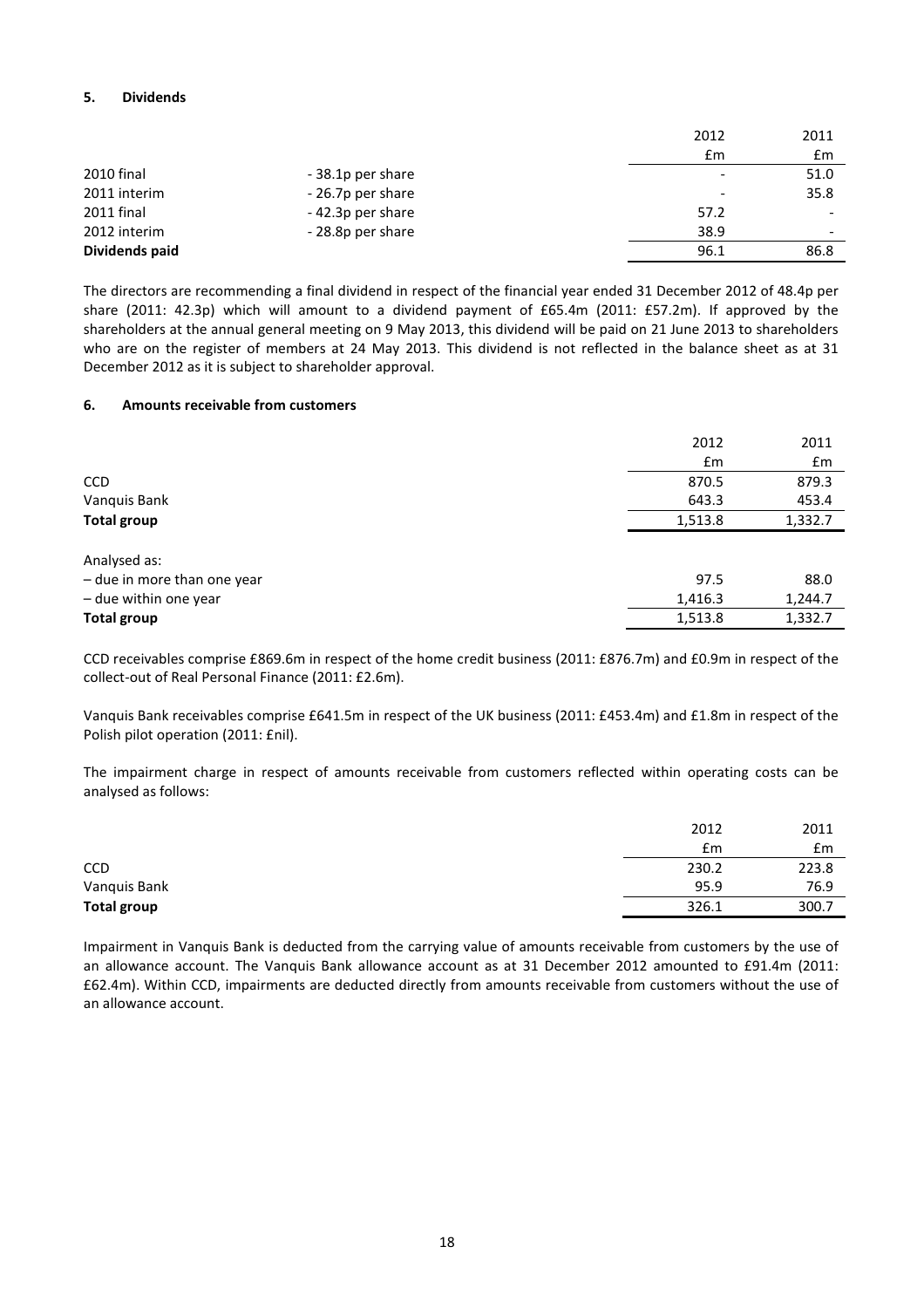### 7. Retirement benefit asset

The group operates a defined benefit scheme: the Provident Financial Staff Pension Scheme. The scheme has been substantially closed to new members since 1 January 2003. The scheme covers 57% of employees with companyprovided pension arrangements and is of the funded, defined benefit type. Following a full group review of pension scheme arrangements, from 1 April 2006 members were provided with a choice of paying higher member contributions to continue accruing benefits based on final salary or paying a lower member contribution and accruing benefits based on a percentage of salary which would be revalued each year. For members that switched to paying lower member contributions, the benefits accrued before they switched would retain a link to their final salary at retirement.

During 2012, the group further reviewed its pension arrangements and from 31 December 2012 the link to final salary at retirement will no longer apply. Furthermore, no future final salary benefits will accrue, with all members now accruing benefits based on a percentage of salary that is revalued each year. As a result of this change, the past accrued final salary benefits will increase in the future in line with statutory revaluations (now linked to CPI inflation), rather than in line with future salary increases.

The most recent actuarial valuation of the scheme was carried out as at 1 June 2009 by a qualified independent actuary. A valuation as at 1 June 2012 is currently in progress but is not yet finalised. The valuation used for the purposes of IAS 19 'Employee benefits' has been based on the preliminary results of the 2012 valuation updated by the actuary to take account of the requirements of IAS 19 in order to assess the liabilities of the scheme as at the balance sheet date. Scheme assets are stated at fair value as at the balance sheet date.

The net retirement benefit asset recognised in the balance sheet of the group is as follows:

|                                                              | 2012    | 2011    |
|--------------------------------------------------------------|---------|---------|
|                                                              | £m      | £m      |
| Equities                                                     | 249.2   | 218.4   |
| Corporate bonds                                              | 187.4   | 173.9   |
| Fixed interest gilts                                         |         | 28.4    |
| Index-linked gilts                                           | 103.9   | 103.2   |
| Cash and money market funds                                  | 30.2    | 1.1     |
| Fair value of scheme assets                                  | 570.7   | 525.0   |
| Present value of defined benefit obligation                  | (547.7) | (511.5) |
| Net retirement benefit asset recognised in the balance sheet | 23.0    | 13.5    |

The amounts recognised in the income statement were as follows:

|                                                                              | 2012   | 2011   |
|------------------------------------------------------------------------------|--------|--------|
|                                                                              | £m     | £m     |
| Current service cost                                                         | (6.8)  | (7.0)  |
| Interest cost                                                                | (24.9) | (25.4) |
| Expected return on scheme assets                                             | 27.5   | 32.0   |
| Net charge recognised in the income statement before exceptional curtailment |        |        |
| credit                                                                       | (4.2)  | (0.4)  |
| Exceptional curtailment credit                                               | 17.7   |        |
| Net credit/(charge) recognised in the income statement                       | 13.5   | (0.4)  |

The exceptional curtailment credit in 2012 of £17.7m relates to the change during the year to applying statutory revaluations to accrued final salary benefits rather than in line with future salary increases.

The net credit/(charge) recognised in the income statement has been included within administrative costs.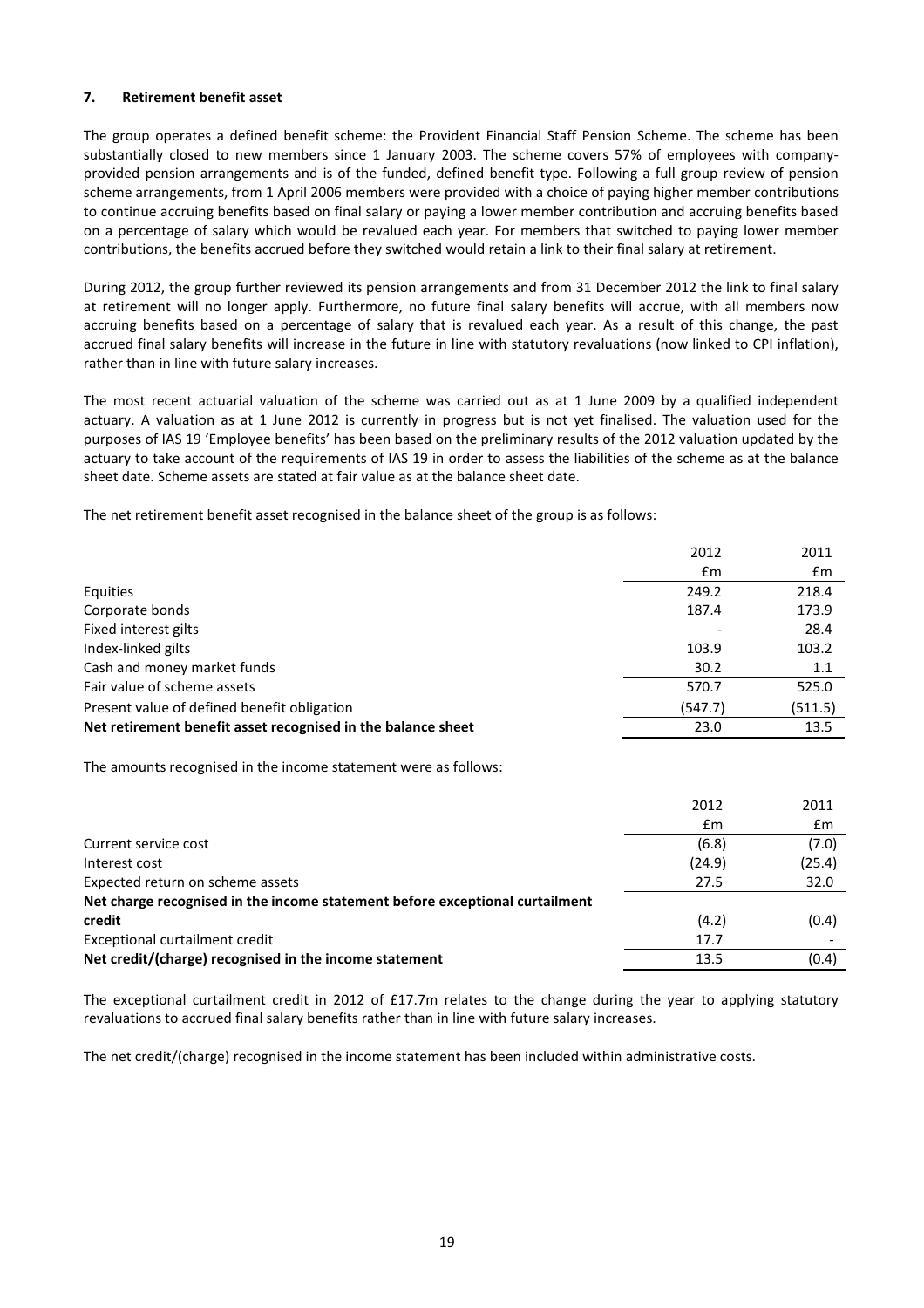# 7. Retirement benefit asset (continued)

Movements in the fair value of scheme assets were as follows:

|                                            | 2012   | 2011           |
|--------------------------------------------|--------|----------------|
|                                            | £m     | $\mathbf{f}$ m |
| Fair value of scheme assets at 1 January   | 525.0  | 514.1          |
| Expected return on scheme assets           | 27.5   | 32.0           |
| Actuarial movement on scheme assets        | 23.4   | (18.4)         |
| Contributions paid by the group            | 10.1   | 10.0           |
| Net benefits paid out                      | (15.3) | (12.7)         |
| Fair value of scheme assets at 31 December | 570.7  | 525.0          |

Movements in the present value of the defined benefit obligation were as follows:

|                                                            | 2012    | 2011    |
|------------------------------------------------------------|---------|---------|
|                                                            | Em      | £m      |
| Present value of defined benefit obligation at 1 January   | (511.5) | (473.1) |
| Current service cost                                       | (6.8)   | (7.0)   |
| Interest cost                                              | (24.9)  | (25.4)  |
| Exceptional curtailment credit                             | 17.7    |         |
| Actuarial movement on scheme liabilities                   | (37.5)  | (18.7)  |
| Net benefits paid out                                      | 15.3    | 12.7    |
| Present value of defined benefit obligation at 31 December | (547.7) | (511.5) |

The principal actuarial assumptions used at the balance sheet date were as follows:

|                                                 |                               | 2012 | 2011 |
|-------------------------------------------------|-------------------------------|------|------|
|                                                 |                               | %    | %    |
| Price inflation                                 |                               | 3.00 | 3.00 |
| Rate of increase in pensionable salaries        |                               |      | 4.00 |
| Rate of increase to pensions in payment         |                               | 2.80 | 3.00 |
| Inflationary increases to pensions in deferment |                               | 2.25 | 2.00 |
| Discount rate                                   |                               | 4.50 | 4.90 |
| Long term rate of return                        | $-$ equities                  | 7.20 | 7.50 |
|                                                 | – bonds                       | 4.50 | 4.90 |
|                                                 | - fixed interest gilts        |      | 2.50 |
|                                                 | - index-linked gilts          | 3.00 | 2.50 |
|                                                 | - cash and money market funds | 2.50 | 2.50 |
|                                                 | - overall (weighted average)  | 5.30 | 5.40 |

The mortality assumptions used in the valuation of the group's defined benefit pension scheme are based on the mortality experience of self-administered pension schemes and allow for future improvements in life expectancy.

The group has updated the mortality assumptions to be in line with the assumptions proposed for the 1 June 2012 actuarial valuation. The group uses the S1PA standard tables as the basis for projecting mortality adjusted for the following factors:

- A 5% upwards adjustment to mortality rates for males and a 15% upwards adjustment for females is made in order to reflect lower life expectancies within the scheme compared to average pension schemes; and
- Future mortality improvements are in line with CMI 2011 projections with long-term trend improvements of 1.25% per annum.

In more simple terms, it is assumed that members who retire in the future at age 65 will live on average for a further 24 years if they are male (2011: 23 years) and for a further 26 years if they are female (2011: 25 years). If assumed life expectancies had been one year greater, the net retirement benefit asset would have been reduced by approximately £20m (2011: £20m).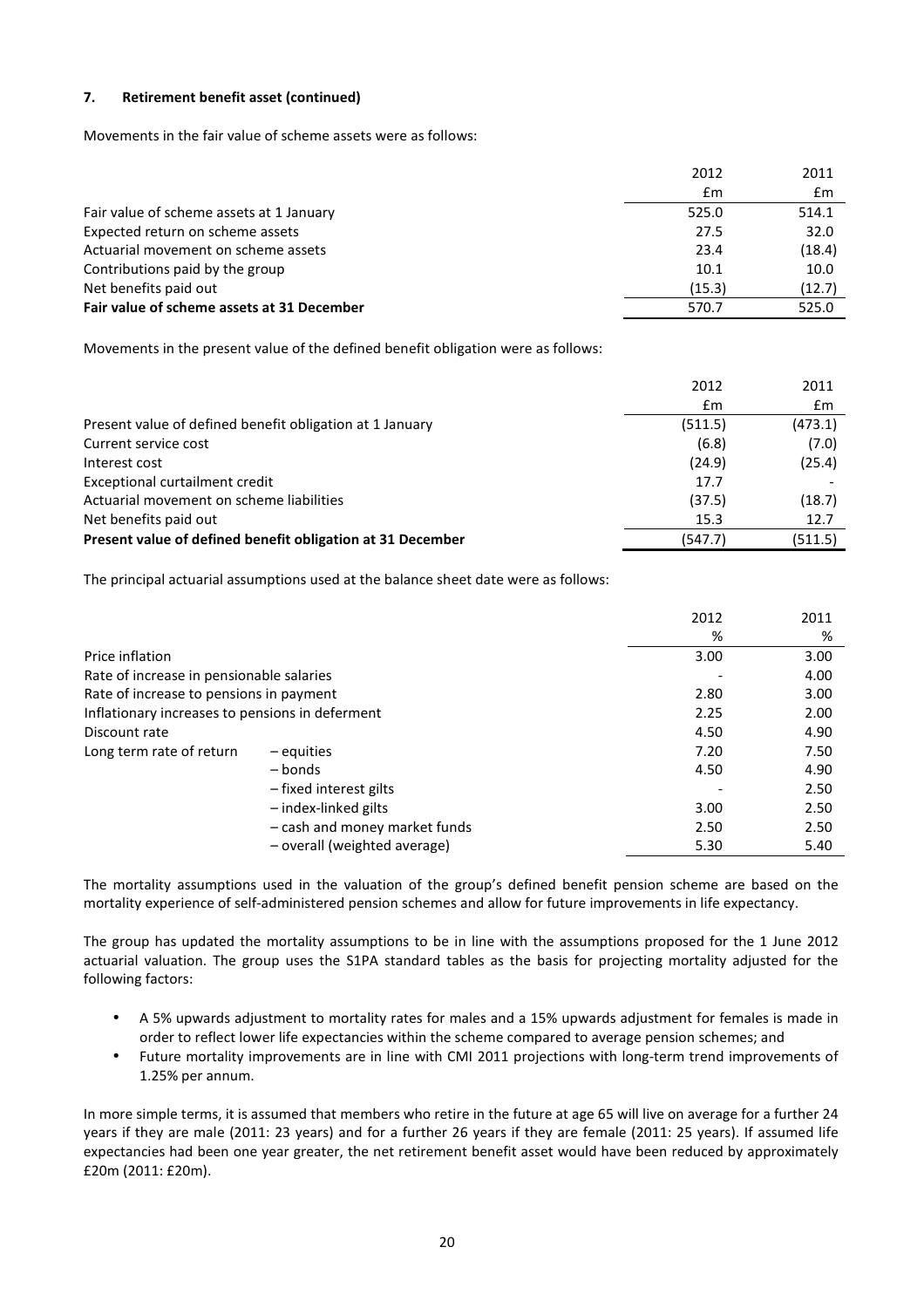# 7. Retirement benefit asset (continued)

An analysis of amounts recognised in the statement of comprehensive income is set out below:

|                                                                                | 2012   | 2011   |
|--------------------------------------------------------------------------------|--------|--------|
|                                                                                | £m     | £m     |
| Actuarial movements on scheme assets                                           | 23.4   | (18.4) |
| Actuarial movements on scheme liabilities                                      | (37.5) | (18.7) |
| Actuarial movements recognised in the statement of comprehensive income in the |        |        |
| year                                                                           | (14.1) | (37.1) |
|                                                                                |        |        |

# 8. Reconciliation of profit after taxation to cash generated from operations

|                                                                        | 2012          | 2011    |
|------------------------------------------------------------------------|---------------|---------|
|                                                                        | $\mathsf{fm}$ | £m      |
| Profit after taxation                                                  | 148.0         | 119.8   |
| Adjusted for:                                                          |               |         |
| $-$ tax charge (note 3)                                                | 48.7          | 42.3    |
| - finance costs                                                        | 74.7          | 69.6    |
| - share-based payment charge                                           | 6.4           | 8.0     |
| - retirement benefit charge before exceptional pension credit (note 7) | 4.2           | 0.4     |
| $-$ exceptional pension credit (note 7)                                | (17.7)        |         |
| - amortisation of intangible assets                                    | 5.0           | 7.5     |
| - exceptional impairment of goodwill (note 2)                          | 2.1           |         |
| - depreciation of property, plant and equipment                        | 8.6           | 7.3     |
| - loss on disposal of property, plant and equipment                    | 0.1           | 0.2     |
| Changes in operating assets and liabilities:                           |               |         |
| - amounts receivable from customers                                    | (181.1)       | (113.4) |
| - trade and other receivables                                          | (2.3)         | 0.9     |
| - trade and other payables                                             | 3.0           | 8.2     |
| $-$ contributions into the retirement benefit scheme (note 7)          | (10.1)        | (10.0)  |
| - derivative financial instruments                                     |               | (2.1)   |
| Cash generated from operations                                         | 89.6          | 138.7   |